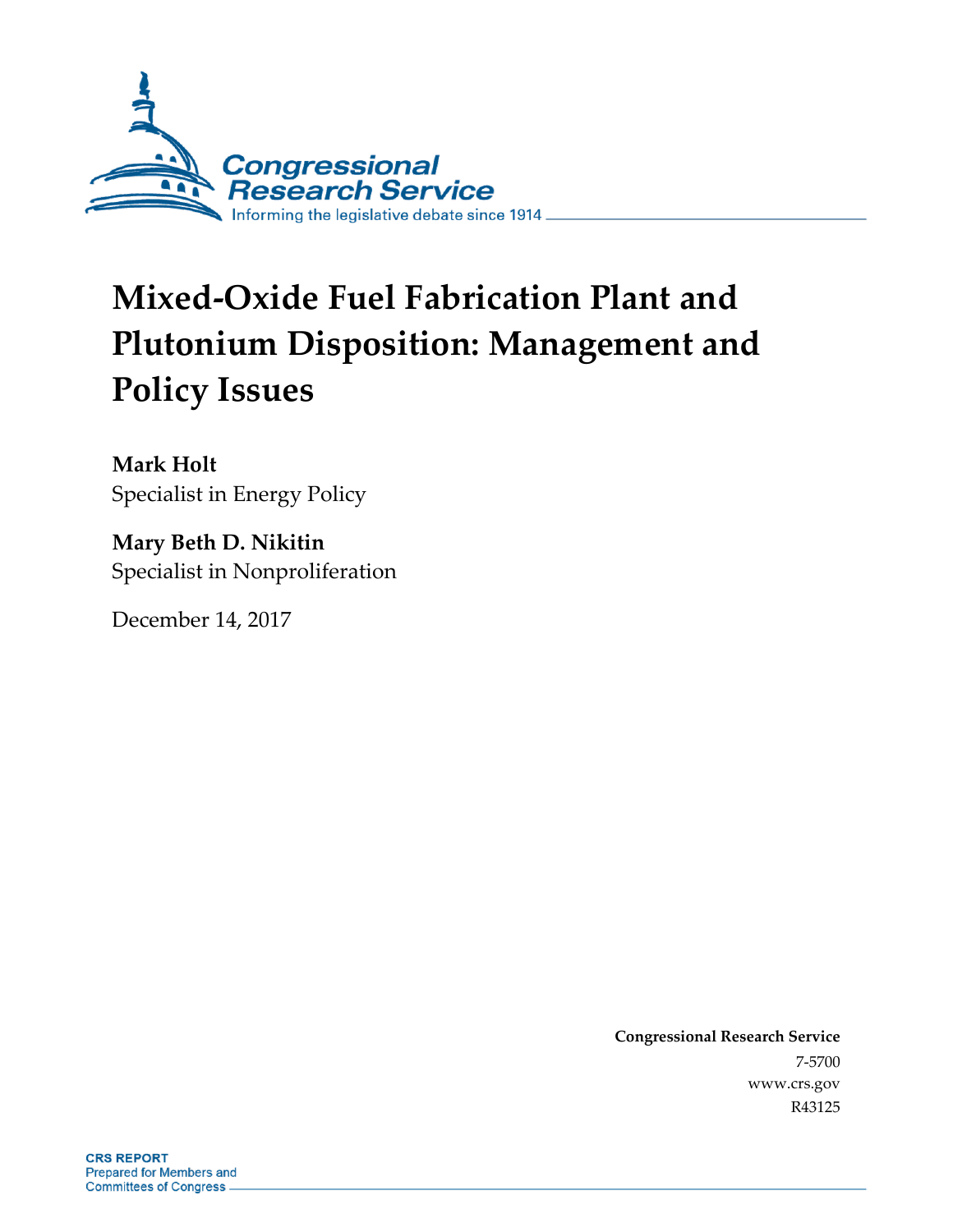#### **Summary**

The Mixed Oxide Fuel Fabrication Facility (MFFF) in South Carolina has been a key component of the current U.S. strategy for disposing of surplus weapons plutonium from the Cold War. Disposition of surplus plutonium is required by a 1998 agreement, amended in 2010, between the United States and the Russian Federation. Each country agreed to convert 34 metric tons of surplus weapons-grade plutonium to a form that could not be returned to nuclear weapons, to begin in 2018. Russia suspended its participation in the agreement in October 2016 due to what it called "hostile actions" by the United States. However, both countries appear to be continuing their plans for surplus plutonium disposition.

The U.S. disposition strategy called for the surplus plutonium, in oxide form, to be blended with uranium oxide to make mixed oxide (MOX) fuel for U.S. commercial nuclear reactors. The plutonium in MOX fuel would be mostly destroyed in the reactors by fission (splitting into other isotopes). At the same time, isotopes of plutonium undesirable for weapons would be created, along with highly radioactive fission products. As a result, after several years in a reactor, spent MOX fuel would have less total plutonium than when it was freshly loaded, and the remaining plutonium would be degraded for weapons purposes. Moreover, the fission products would make the material difficult to handle, in case of future attempts to use the plutonium.

Because of sharply rising cost estimates for the MOX project, the Obama Administration proposed to terminate the project in its FY2017 budget request. The Trump Administration in its FY2018 request also proposed replacing the MFF with the dilute and dispose option. Starting with the FY2015 budget request, the Administration proposed placing MFFF in "cold standby" and studying other plutonium disposition options. However, Congress authorized and appropriated \$345 million for FY2015 to continue construction at a reduced level and required the Department of Energy (DOE) to procure an independent cost and schedule estimate for MFFF and alternative disposition approaches. Pending the results of those analyses, DOE requested \$340 million for FY2016 to continue construction at about the FY2015 level. DOE's FY2017 budget proposed to instead pursue a dilute and dispose (D&D) program.

The federal plutonium disposition program is run by the National Nuclear Security Administration (NNSA), a semiautonomous agency of DOE. NNSA estimated in 2002 that MFFF would cost about \$1 billion to design and build. DOE said in its budget justification for FY2014 that the MFFF contractor had estimated the project's total construction cost would rise to \$7.78 billion, and that construction would not be completed until November 2019. DOE's FY2015 budget justification said the life-cycle cost estimate for the MOX program had risen to \$30 billion.

Differing sharply from the U.S. MOX strategy, Russia is planning to use its BN-600 and BN-800 fast breeder reactors for plutonium disposition. According to the World Nuclear Association, the BN-800 started producing electricity in 2015, and the reactor is "capable of burning 1.7 metric tons of plutonium per year from dismantled weapons." The DOE FY2015 through FY2018 budget requests included no funds for support of the Russian plutonium disposition program.

The debate over U.S. plutonium disposition strategy raises several issues for Congress. The Administration asserts that the rising cost estimates for MFFF are unsustainable in the current budget environment and proposes a different disposal method. The effects of alternative disposal options on DOE's Savannah River Site in South Carolina, where MFFF is located, will also be an important element of the debate.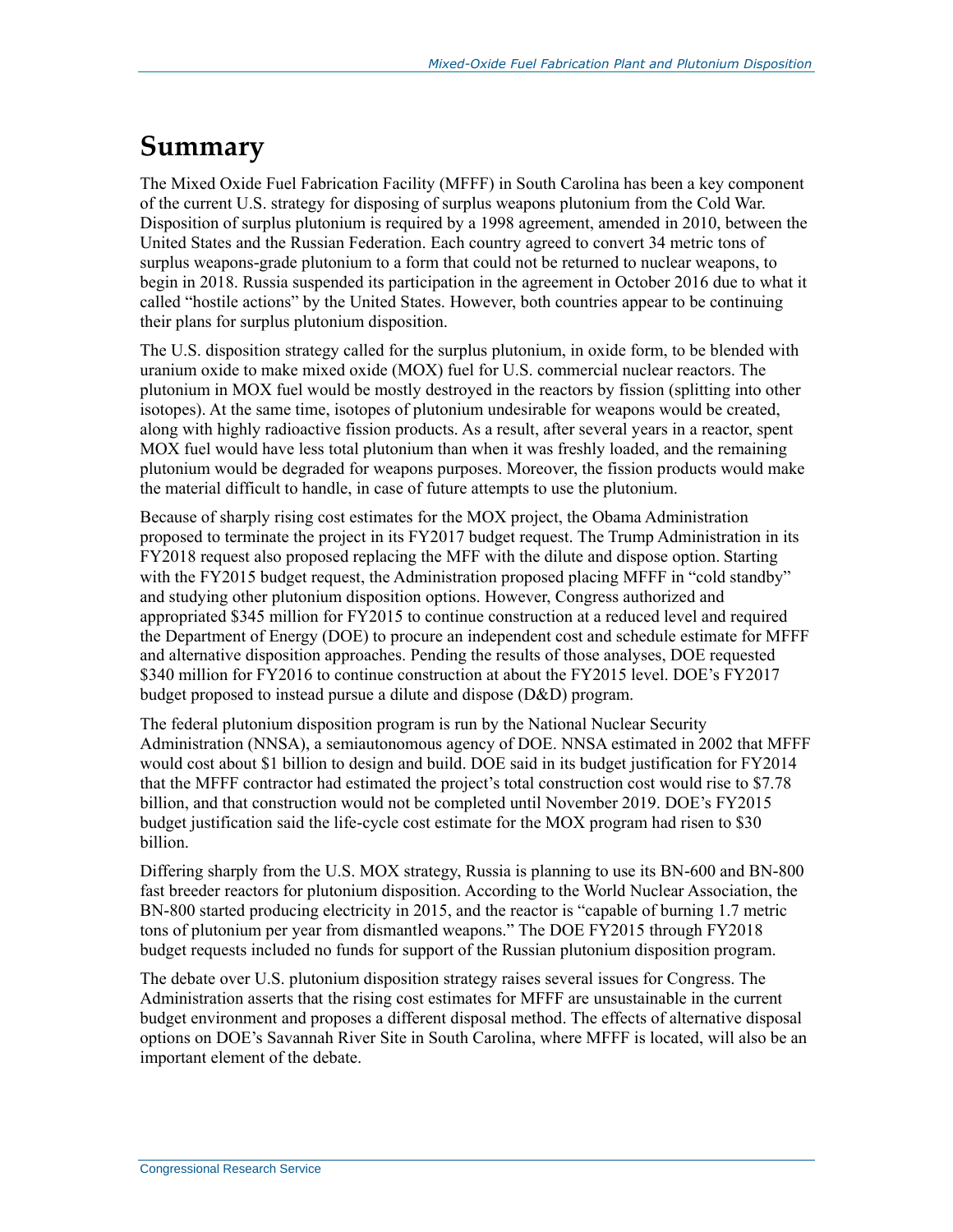# **Contents**

#### **Tables**

| Table 2. Defense Nuclear Nonproliferation Appropriations FY2007-FY2016 and FY2017 |  |
|-----------------------------------------------------------------------------------|--|
|                                                                                   |  |

#### Contacts

|--|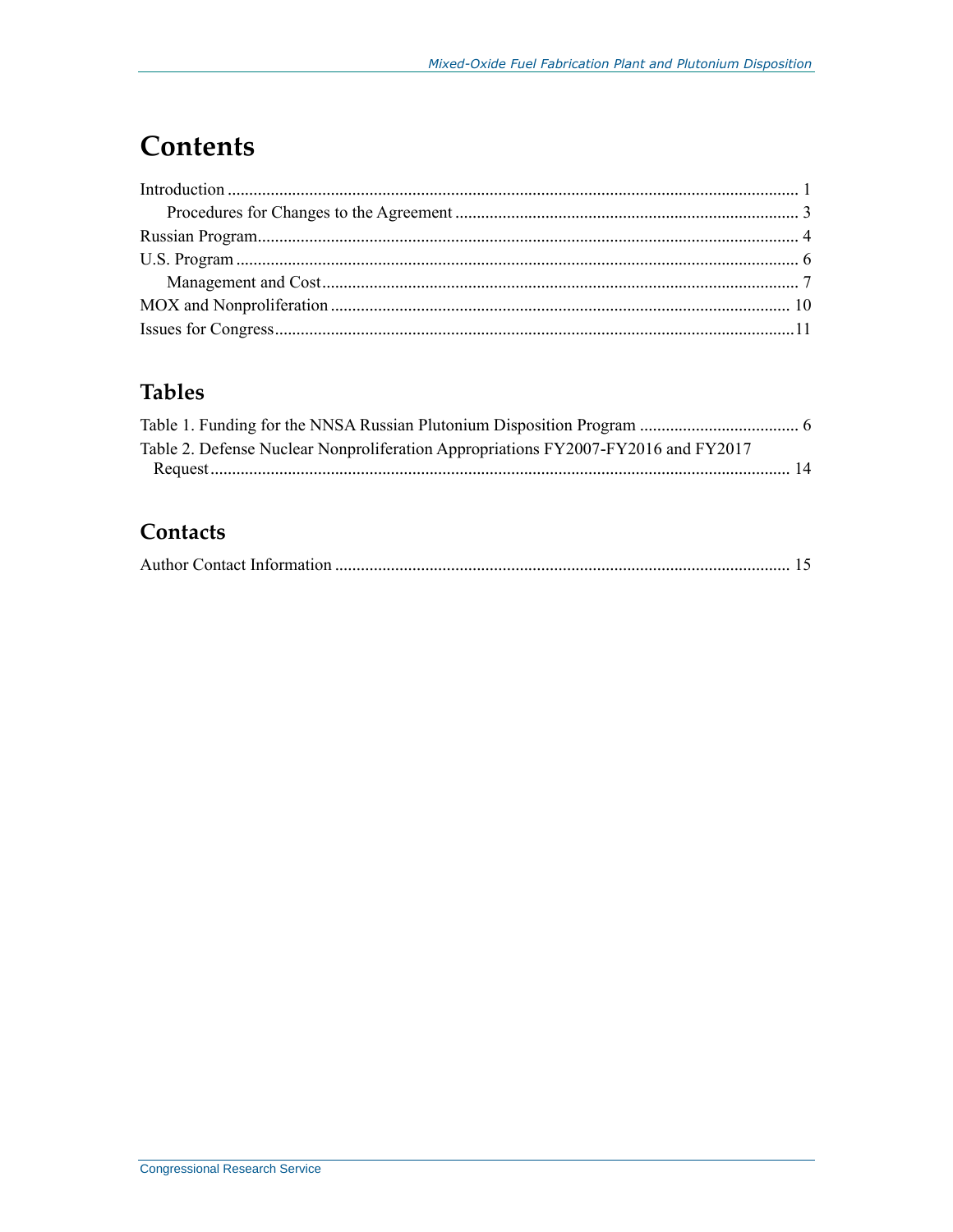# **Introduction**

With the end of the Cold War and breakup of the Soviet Union in the early 1990s, control of surplus nuclear weapons material became an urgent U.S. foreign policy goal. Particular U.S. concern focused on plutonium from Soviet nuclear warheads, which it was feared posed a major nuclear weapons proliferation risk. The United States supported a successful effort to consolidate the storage of Soviet nuclear weapons and materials in Russia, and then began negotiating reductions in weapons material stockpiles.

Congress has been closely involved in formulating U.S. policy on surplus plutonium disposition, as well as funding the necessary facilities, operations, and Russian assistance to implement the program. Because of sharply rising cost estimates for plutonium disposition facilities under construction in South Carolina, the Obama Administration proposed in its FY2017 budget request to end construction and pursue a "dilute and dispose" (D&D) option. The Trump Administration proposed the same strategy in its FY2018 budget request.

In September 1998, the United States and Russia each agreed to convert 34 metric tons of surplus weapons-grade plutonium to a form that could not be returned to nuclear weapons under the Plutonium Management and Disposition Agreement (PMDA). The agreement was designed to ease concerns about the possible theft or diversion of weapons-grade plutonium by nations or others seeking to develop their own nuclear weapons. According to the agreement, the parties could use two methods for disposing of the plutonium—they could either convert it to mixed oxide (MOX) fuel for nuclear power reactors or immobilize it and dispose of it in a way that would preclude its use in nuclear weapons. However, Russia had expressed little interest in the permanent immobilization and disposal of plutonium, or burning it in conventional reactors, preferring to use the material as fuel for its civilian fast reactor program. The United States initially intended to pursue both immobilization and MOX fuel for conventional reactors. However, after reviewing U.S. nonproliferation policies in 2001, the Bush Administration concluded that the dual approach would be too costly. Instead, it outlined a plan for the United States to convert almost all its surplus plutonium to MOX fuel.

The PMDA was amended with a Protocol which entered into force on July 13, 2011. The PMDA Protocol renewed the commitment of each side to dispose of 34 metric tons of weapons-grade plutonium. It also laid out conditions for Russian use of the plutonium as fast reactor fuel, including restrictions on breeding additional plutonium in fast reactors.<sup>1</sup> The two countries agreed to begin plutonium disposition in 2018. The United States pledged to pay \$400 million to support the Russian plutonium disposition. The Russian government was to fund the remainder of the approximately \$2.5 billion in estimated costs. The plutonium disposition program, including U.S. assistance for the Russian program, is administered by the National Nuclear Security Administration (NNSA), a semiautonomous agency of the Department of Energy (DOE).

A key component of the U.S. strategy for disposing of surplus weapons plutonium has been the Mixed Oxide Fuel Fabrication Facility (MFFF) at DOE's Savannah River Site in South Carolina. NNSA estimated in 2002 that MFFF would cost about \$1 billion to design and build. That estimate had risen to \$4.8 billion when the construction of MFFF began in 2007. According to DOE's FY2014 budget request, the MFFF contractor then estimated that the project's total construction cost would rise to \$7.78 billion, and that construction would not be completed until

<sup>&</sup>lt;sup>1</sup> 2000 Plutonium Management and Disposition Agreement as amended by the 2010 Protocol, Article III, http://fissilematerials.org/library/PMDA2010.pdf.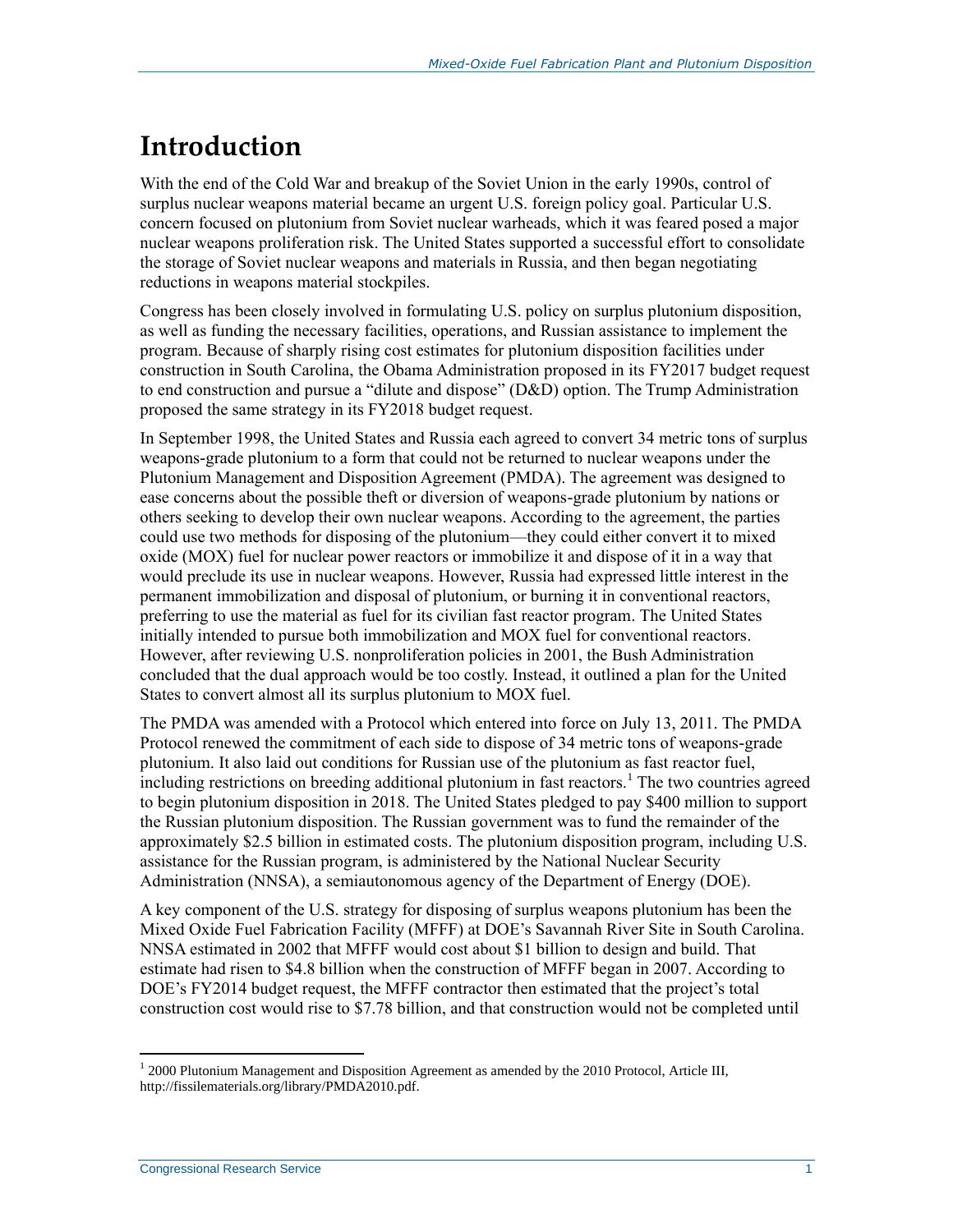November 2019. DOE slowed construction during FY2013 and FY2014 while other disposition options were evaluated.

DOE's FY2015 budget justification said the total lifecycle cost of the MOX fuel program for plutonium disposition—including construction, operations, waste management, and facility decommissioning—had risen to \$30 billion. Because of that increase, according to DOE, "the MOX fuel approach is not viable within the available resources." DOE planned to put MFFF and related facilities currently under construction in "cold standby," reducing funding for the U.S. plutonium disposition program from \$560.3 million in FY2014 to \$286 million in FY2015. DOE planned to "further analyze options to complete the plutonium disposition mission more efficiently."<sup>2</sup> Congress rejected the Administration's plan to put MFFF in "cold standby" in FY2015. The FY2015 National Defense Authorization Act (P.L. 113-29) and the FY2015 Consolidated and Further Continuing Appropriations Act (P.L. 113-235) each required DOE to conduct independent cost and schedule estimates for MFFF and analyze alternative disposition approaches. The two acts authorized and appropriated \$345 million to continue MFFF construction at a reduced level from FY2014. DOE's FY2016 budget justification said that Aerospace Corporation had been contracted to carry out the required analyses, and, pending that decision, DOE requested \$345 million for FY2016 to continue MFFF construction at the FY2015  $level.<sup>3</sup>$ 

The analyses of the MOX disposition program and the alternatives were concluded before submission of DOE's FY2017 budget request. "These analyses confirm that the MOX fuel approach will be significantly more expensive than anticipated and will require approximately \$800 million to \$1 billion annually for decades," according to the DOE budget justification. "As a result, beginning in FY 2017 the MFFF project will be terminated."<sup>4</sup> DOE proposed reducing funding for MFFF from \$340.0 million to \$270.0 million to develop a termination plan and begin implementing it. At the same time, DOE planned to begin developing a "detailed lifecycle baseline" for diluting the plutonium for disposal in a deep geologic repository. Congress approved \$15 million for DOE planning activities for the dilute and dispose option, but it also appropriated \$335 million to continue MFFF construction in FY2017, a 1.5% reduction from FY2016 (P.L.  $115-31$ <sup>5</sup>

In its FY2018 request to Congress, the Trump Administration supported the proposal to "terminate the MOX project and pursue the dilute and dispose strategy as an alternative." The FY2018 National Defense Authorization Act, enacted by Congress on November 16, 2017 (H.R. 2810), requires DOE to continue MFFF construction unless the Secretary of Energy certifies that an alternative plutonium disposal option would cost less than "approximately half" of the remaining costs of building and operating MFFF. In addition, the Secretary would have to commit to remove surplus plutonium from South Carolina and "ensure a sustainable future for the Savannah River Site." Full-year FY2018 appropriations for the federal government have not been enacted. An omnibus FY2018 appropriations bill passed by the House (H.R. 3354) would provide \$340 million to continue MFFF construction in FY2018 and prohibit "the use of MOX funding to

<sup>2</sup> DOE, *FY 2015 Congressional Budget Request*, Vol. 1, March 2014, pp. 523, 525, 543, http://energy.gov/sites/prod/ files/2014/03/f12/Volume%201%20NNSA.pdf.

<sup>3</sup> DOE, *FY 2016 Congressional Budget Request*, Vol. 1, February 2015, pp. 561-569, http://energy.gov/cfo/downloads/ fy-2016-budget-justification.

<sup>4</sup> DOE, *FY 2017 Congressional Budget Justification*, Vol. 1, February 2016, p. 474, http://www.energy.gov/sites/prod/ files/2016/02/f29/FY2017BudgetVolume1.pdf.

<sup>5</sup> Explanatory Statement, *Congressional Record*, May 3, 2017, p. H3753, https://www.congress.gov/crec/2017/05/03/ CREC-2017-05-03-bk2.pdf.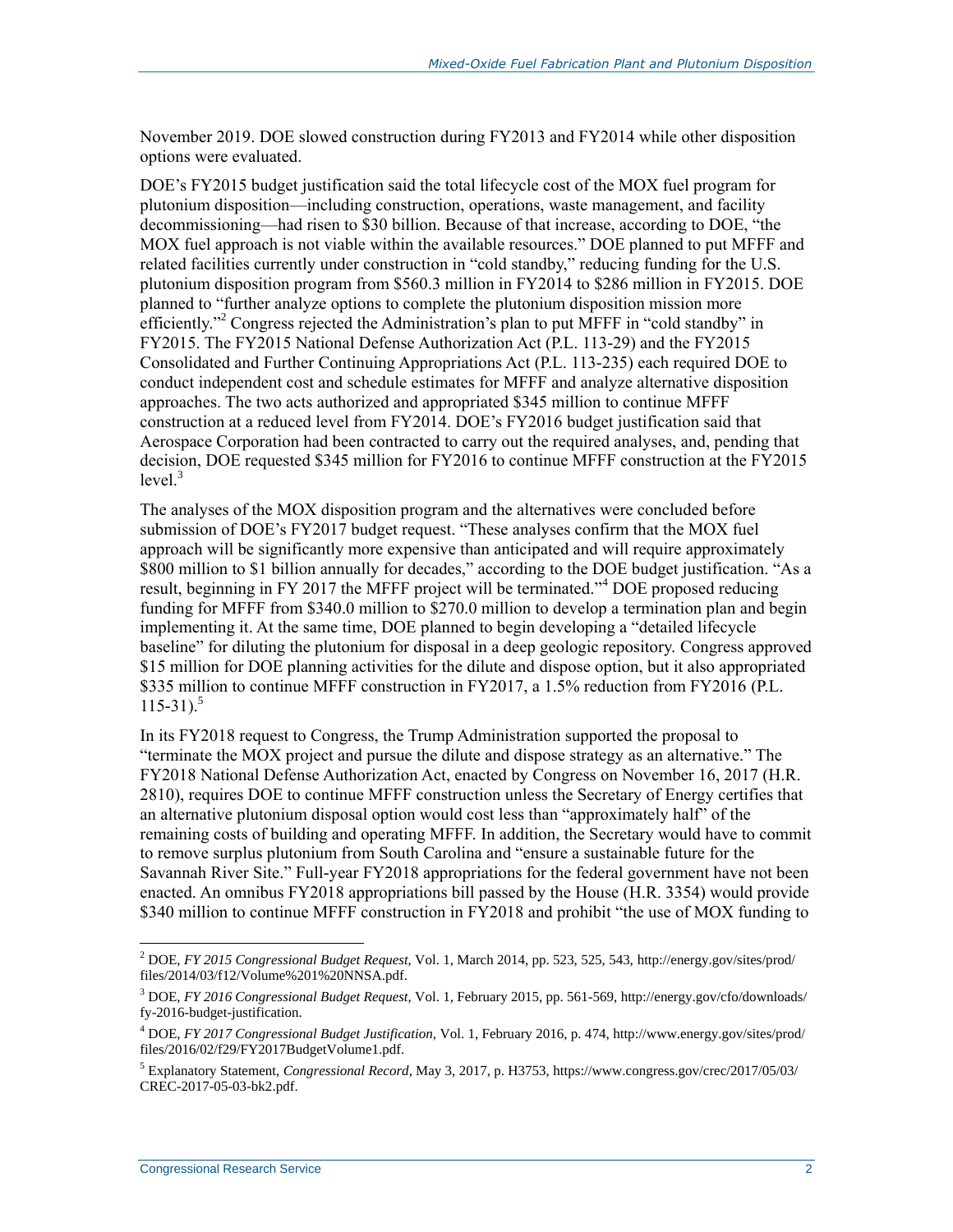terminate the project while the Congress is considering an alternative approach for disposing of these materials." The Senate Appropriations Committee's FY2018 Energy and Water Development Appropriations bill (S. 1609) accepted the Administration's request for \$270 million to terminate MFFF construction and included \$9 million for alternative plutonium disposal planning.

#### **Procedures for Changes to the Agreement**

The proposals by the Obama and Trump Administrations to cancel the MOX fuel disposition path have led to questions about whether and how the Russian government would need to agree to such a change to the U.S. disposition pathway. The amendments made to Article 3 of the PMDA by the 2010 Protocol may have provided for more flexibility in adjusting the disposition paths chosen by each country in the future. Nevertheless, any future change still would be subject to a written agreement by both parties.

Article 3.1 states that the parties may agree "in writing" if they choose "other measures" of disposition: "Disposition shall be by irradiation of disposition plutonium as fuel in nuclear reactors or any other methods that may be agreed by the Parties in writing." Article 12 of the PMDA established a Joint Consultative Commission (JCC) to address implementation issues, and the JCC is the forum where any changes would be decided. The Department of State chairs the JCC on the U.S. side and DOE participates, in coordination with the White House. The Russian Atomic Energy Agency (ROSATOM) and the Russian Ministry of Foreign Affairs participate on the Russian side.

U.S. officials appear to interpret the proposed change to a dilute and dispose method as falling under the Article 3.1 category of "any other methods." After a decision has been made about how to proceed with the U.S. program, the U.S. side would bring its proposal, and interpretation of whether it would require an amendment, to the Joint Consultative Commission. The Russian government would then evaluate the proposed change and would render its own interpretation of whether it would require an amendment. If the Russian side determines that a change falls within the scope of the current agreement, then an exchange of diplomatic notes or other written agreement would suffice. If the Russian government determines that the new proposed disposition path does not fall within the agreement's parameters, then it is possible that a new protocol to the PMDA would need to be negotiated.

At a hearing held by the Subcommittee on Strategic Forces of the House Committee on Armed Services on October 7, 2015, Lieutenant General Frank G. Klotz, Administrator of the National Nuclear Security Administration (NNSA), testified that Secretary of Energy Ernest Moniz had discussed this issue recently with Rosatom head Sergei Kiriyenko.<sup>6</sup> Lieutenant General Klotz said that in that conversation, the Russians recognized that the United States had been flexible when Russia wanted to change its disposal method in 2010, and said, "When you have a plan, come back to us and we'll sit down and negotiate."

In response to the U.S. debate, Russian officials, including President Putin, have claimed that the United States is not living up to the agreement, and have implied in press interviews that the dilute and dispose method would not fall under the terms of the agreement and would therefore require Russian approval. Rosatom head Sergei Kiriyenko claimed that the United States may wish to use the plutonium for weapons in the future. However, some U.S. experts counter that the

<sup>6</sup> U.S. Congress, House Committee on Armed Services, Subcommittee on Strategic Forces, *Plutonium Disposition and the MOX Project*,  $114<sup>th</sup>$  Cong.,  $1<sup>st</sup>$  sess., October 7, 2015.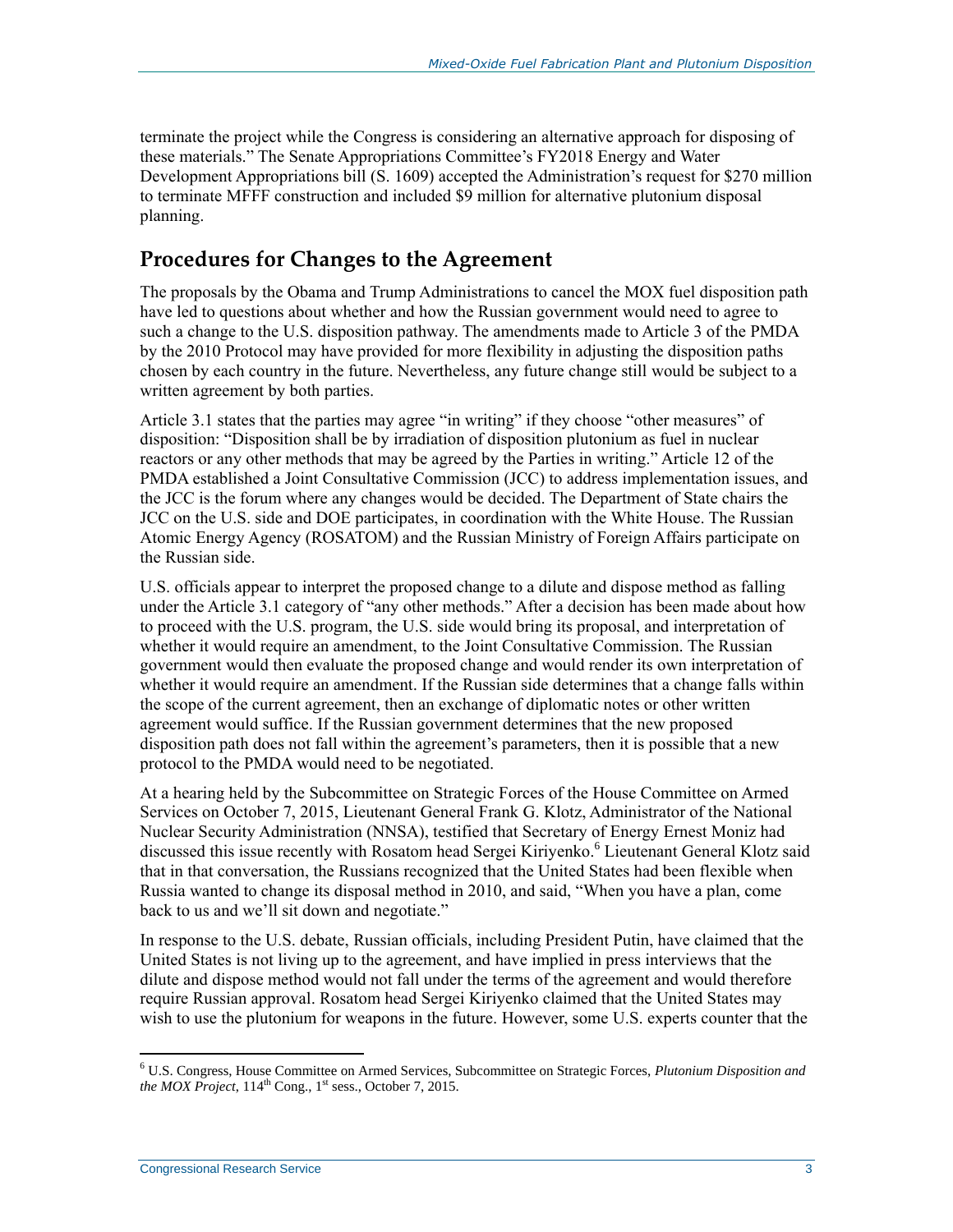dilute and dispose method could irreversibly alter the plutonium depending on how it is done, and therefore would be acceptable for meeting nonproliferation goals.<sup>7</sup>

Senators Graham and Scott of South Carolina, who support the current MOX disposition path, have argued that Russian agreement may be needed before the U.S. disposition plan is changed, and this could be difficult to achieve.<sup>8</sup> Some reports had been skeptical of the Russian government's flexibility while others are optimistic. The current poor political climate between the United States and Russia was another factor to consider. DOE's Plutonium Disposition Red Team, established in June 2015, stated in its final report, "The combination of evolving international circumstances and the fact that the U.S. has already accommodated a Russian national interest in a previous PMDA modification causes the Red Team to believe that the federal government has a reasonable position with which to enter PMDA negotiations."<sup>9</sup> Lieutenant General Klotz in his October 2015 testimony stated that "there are a lot of other political, economic, strategic variables that get injected into any discussion with them [the Russians] on any issue in this area."

Indeed, on October 3, 2016, the Russian president issued an executive order that suspends Russian participation in the PMDA due to U.S. "hostile actions" toward Russia and the lack of assurance that the United States will fulfill its plutonium disposition obligations.<sup>10</sup> The Russian executive order includes a list of conditions that the United States should meet before Russia would return to the agreement, such as changes to NATO force structure and compensation for economic sanctions. The Russian foreign minister's statement said, "Our decision is a signal to Washington that it cannot use the language of force, sanctions and ultimatums with Russia while continuing to selectively cooperate with our country only when it benefits the U.S." The statement also says that Russia will keep the 34 metric tons of plutonium out of weapons use.<sup>11</sup>

### **Russian Program**

Russia promised after suspending its participation in the PMDA not to use its 34 metric tons of surplus plutonium for weapons. Russia's plutonium disposition program is based on using surplus plutonium as fuel for fast reactors. Because fast reactors can be configured to "breed" more plutonium (from uranium) than they consume, the PMDA prohibits such "breeding" until Russia's plutonium stockpiles have been reduced by 34 metric tons. It remains uncertain whether Russia would continue refraining from breeding plutonium in its fast reactors.

 7 "Russia Raises Concerns About Changes in U.S. Plutonium Disposition Plan," International Panel on Fissile Materials blog, April 2016, http://fissilematerials.org/blog/2016/04/dealing\_with\_russias\_conc.html, and "Dealing with Russia's Concerns about the Isotopics of Disposed Plutonium," Ibid., http://fissilematerials.org/blog/2016/04/ dealing\_with\_russias\_conc.html.

<sup>8</sup> "South Carolina Senators Note 'Insurmountable' Problems with DOE Plan to Scrap MOX Program," April 11, 2016, http://www.lgraham.senate.gov/public/index.cfm/press-releases?ID=8B9476FB-CAB8-42AF-8F69-5EBF91D9C9EC.

<sup>9</sup> U.S. Department of Energy, Oak Ridge National Laboratory, *Final Report of the Plutonium Disposition Red Team*, August 13, 2015, p. xi, https://nnsa.energy.gov/sites/default/files/nnsa/inlinefiles/Pu-Disposition-Red-Team-Report-081315vFinal-SM.pdf.

<sup>&</sup>lt;sup>10</sup> CRS Insight IN10594, *Recent Developments in U.S.-Russian Nonproliferation Cooperation*, by Mary Beth D. Nikitin and Cory Welt.

<sup>&</sup>lt;sup>11</sup> Alissa Tabirian, "U.S.-Russia Plutonium Disposition Deal Collapes Under Weight of MOX Battle," *Nuclear Security & Deterrence Monitor*, Vol. 20, No. 39, October 7, 2016.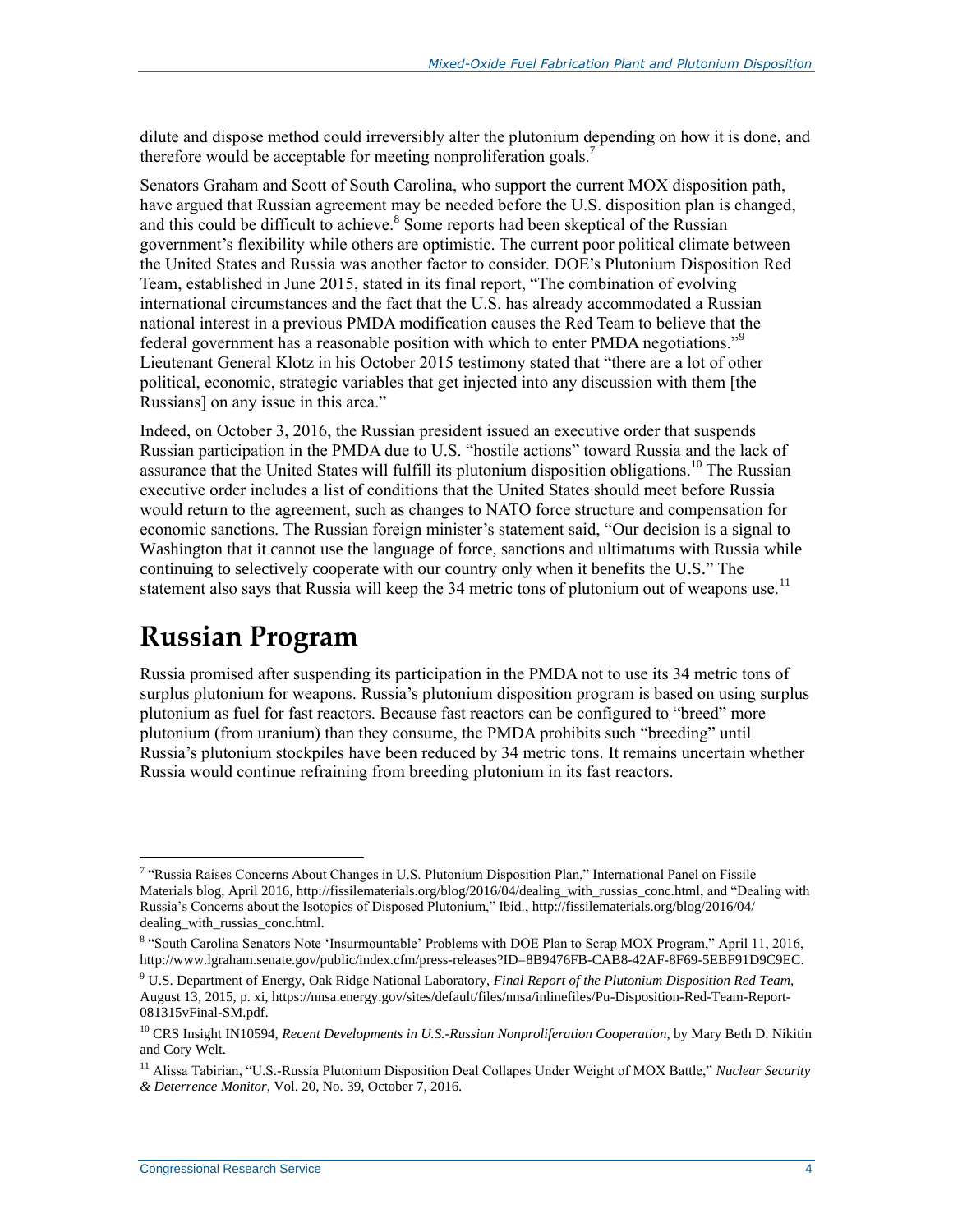Russia plans to use its BN-600 and BN-800<sup>12</sup> fast neutron reactors for plutonium disposition. The BN-600 began operating in 1980 and is currently scheduled to shut down in 2025. The BN-800 had initial criticality in mid-2014 and is being used as a demonstration unit to prepare for the larger BN-1200 design planned for the 2030s. The BN-600 and the BN-800 are reportedly not configured to breed plutonium. Because of a lack of plutonium fuel, 75% of the BN-800's initial core consisted of enriched uranium fuel, but it is supposed to switch to 100% MOX fuel in  $2019<sup>13</sup>$  At the end of 2014, Russia was reported to hold 52.8 tons of separated civilian plutonium.<sup>14</sup>

The United States and Russia, along with the International Atomic Energy Agency (IAEA), were negotiating an agreement on verification of disposition of the designated 34 metric tons of plutonium in each country. The IAEA would have a role in verifying the quantities of weaponsgrade plutonium converted to fuel in both countries. The United States and Russia were also negotiating a "Milestones" plan, which would outline how the U.S. assistance to the Russian plutonium disposition effort would be spent. Negotiations related to the plutonium disposition agreement are led by the Department of State's Bureau of International Security and Nonproliferation together with NNSA. These discussions have been on hold since the Russian government announced it was suspending its participation.

The Russian Surplus Fissile Materials Disposition program, run by NNSA, is to provide \$400 million to help Russia dispose of its surplus weapons plutonium.<sup>15</sup> However, no funds have been requested since FY2013. As shown in **[Table 1](#page-8-0)**, DOE requested \$10.174 million for the Russian plutonium disposition program for FY2012. The Senate Appropriations Committee recommended \$1 million for FY2012, and that level was enacted. The Senate committee included this reasoning in its report (S.Rept. 112-75):

*Russian Surplus Materials Disposition.*—The Committee recommends \$1,000,000, a reduction of \$9,174,000. No funding shall be used to support research and development of the Gas Turbine-Modular Helium Reactor in Russia. The Committee understands that the United States committed \$400,000,000, subject to future appropriations, to help Russia dispose of 34 metric tons of excess weapon-grade plutonium, but the Committee will not provide funding for this effort until NNSA can explain how the United States would spend the \$400,000,000 and the milestones that Russia must meet before the United States releases any of those funds.

The FY2013 budget justification said that the requested funds would be used to "provide technical support to the DOE in meeting U.S. obligations to support disposition of weapon-grade plutonium in Russia; provide U.S. technical oversight of work in Russia associated with the disposition of surplus Russian weapon-grade plutonium in the BN-600 and BN-800 fast reactors; and support the implementation of IAEA verification activities in both the U.S. and Russia."

The FY2014-FY2018 budget requests included no funds for the Russian plutonium disposition program. NNSA plans to use prior-year funds to support these activities in FY2015. The \$400 million in U.S. assistance was to be paid to Russia after FY2018, when plutonium disposition was

 $12$  The reactor's rated thermal power is 2,100 megawatts (MWt), generating 864 megawatts of electricity (MWe), http://www.world-nuclear.org/info/Current-and-Future-Generation/Fast-Neutron-Reactors/.

<sup>&</sup>lt;sup>13</sup> World Nuclear Association, "Nuclear Power in Russia," November 2017, http://www.world-nuclear.org/informationlibrary/country-profiles/countries-o-s/russia-nuclear-power.aspx.

<sup>14</sup> International Panel on Fissile Materials, "Fissile Material Stocks," July 29, 2016, http://fissilematerials.org/.

<sup>&</sup>lt;sup>15</sup> This is a sub-program of the NNSA's Defense Nuclear Nonproliferation budget. In the FY2016 request, this program is in the Material Disposition subaccount under the Office of Material Management and Minimization. It was formerly in the Fissile Material Disposition account.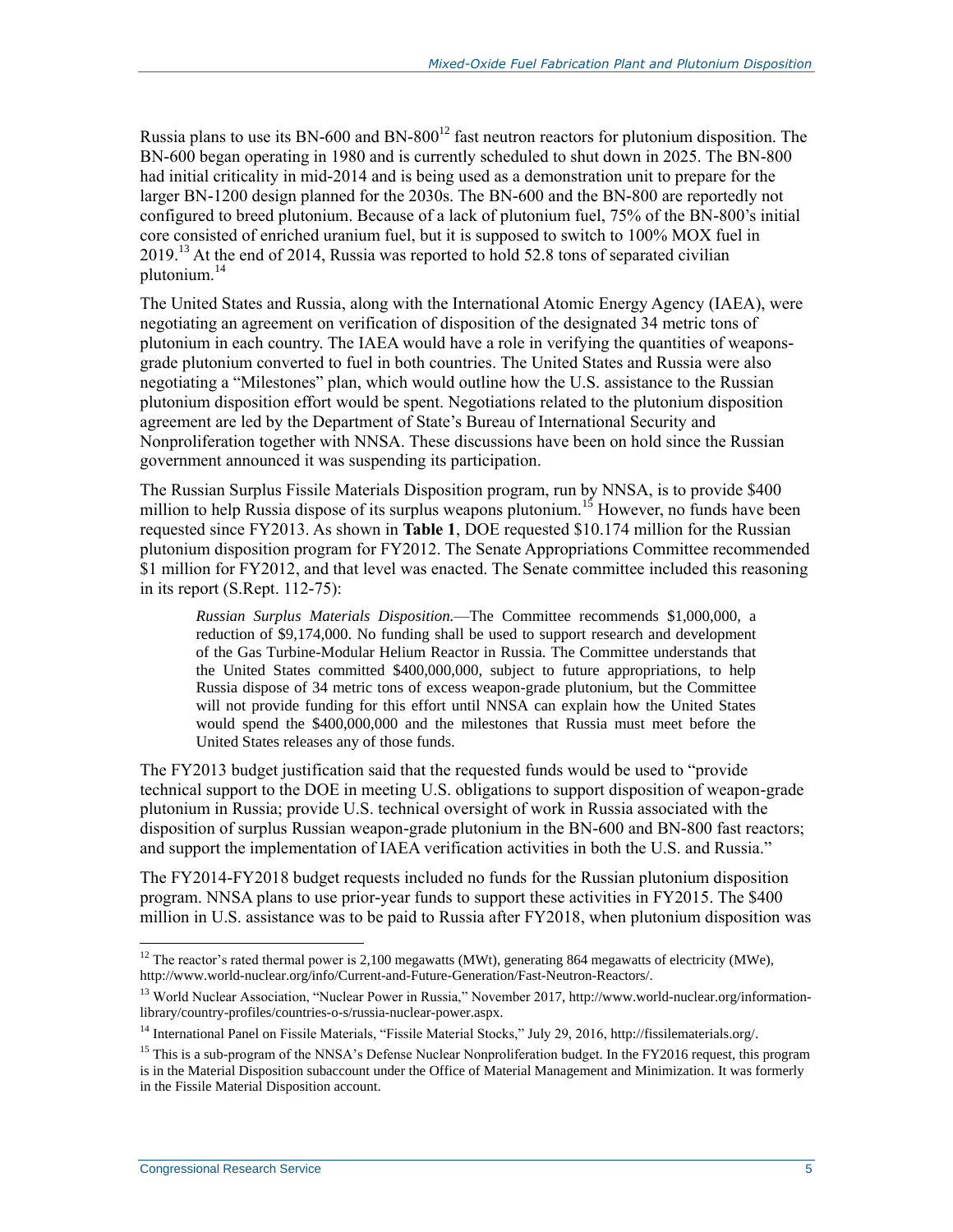<span id="page-8-0"></span>to begin. The Russian Federation is to fund the remaining costs of roughly \$2 billion, including through possible contributions from other international donors.

|                         | <b>FY2012</b> | <b>FY2013</b> | <b>FY2014</b> | <b>FY2015</b> | <b>FY2016</b> | <b>FY2017</b> | <b>FY2018</b> |  |  |  |
|-------------------------|---------------|---------------|---------------|---------------|---------------|---------------|---------------|--|--|--|
| <b>DOE Request</b>      | 10, 174       | 3,788         | 0             | 0             | 0             | 0             | 0             |  |  |  |
| Senate<br>Appropriation | 000, ا        | 3,788         | n/a           | n/a           | n/a           | n/a           | n/a           |  |  |  |
| House<br>Appropriation  | 10, 174       | 0             | n/a           | n/a           | n/a           | n/a           | n/a           |  |  |  |
| <b>Enacted</b>          | 000, ا        | 922           | 0             | 0             | 0             | 0             | n/a           |  |  |  |

| Table 1. Funding for the NNSA Russian Plutonium Disposition Program |                      |  |  |
|---------------------------------------------------------------------|----------------------|--|--|
|                                                                     | $(in$ $$$ thousands) |  |  |

**Source:** Department of Energy Congressional Budget Justifications; S.Rept. 112-164, H.Rept. 112-462.

**Notes:** All of the above funds are to be spent in the United States. Appropriations for FY2013, FY2014, and FY2015 are to be supported from prior-year uncosted balances. n/a: not available or not specified. No funds were requested for FY2018.

### **U.S. Program**

The U.S. Plutonium Disposition Program is also conducted by NNSA. The program had long planned to blend surplus plutonium from the U.S. nuclear weapons program with uranium to make MOX fuel for commercial nuclear reactors. After fueling a reactor for several years, the plutonium in MOX fuel would be mostly destroyed by fission, and remaining plutonium would be isotopically less desirable for weapons use. In addition, the used MOX fuel would contain highly radioactive fission products that would provide an obstacle to diversion for weapons purposes.

Initially, the U.S. program planned to dispose of 34 metric tons of surplus weapons plutonium in this manner—"enough for thousands of nuclear weapons," according to NNSA.<sup>16</sup> NNSA subsequently proposed making MOX fuel from an additional 7.1 metric tons of plutonium from retired nuclear weapons pits and another 6 metric tons of weapons-useable plutonium from other sources (non-pit plutonium), for a total of 47.1 metric tons.<sup>17</sup> DOE announced on April 5, 2016, that it would dispose of the 6 metric tons of non-pit plutonium by dilution and disposal at the Waste Isolation Pilot Plant (WIPP) in New Mexico.<sup>18</sup>

The first step in the plutonium disposition process is to disassemble the plutonium "pits," or cores, from nuclear weapons or other sources. Then the plutonium metal must be converted to plutonium oxide to be useable as nuclear reactor fuel. NNSA announced in 2012 that it had produced 442 kilograms of plutonium oxide at Los Alamos National Laboratory in New Mexico and had begun plutonium oxide production at the Savannah River Site.<sup>19</sup> One hundred kilograms

<sup>&</sup>lt;sup>16</sup> NNSA, "Plutonium Disposition," http://nnsa.energy.gov/aboutus/ourprograms/nonproliferation/programoffices/ fissilematerialsdisposition/plutoniumdisposition.

<sup>&</sup>lt;sup>17</sup> NNSA, "Surplus Plutonium Disposition Supplemental Environmental Impact Statement,"

http://www.nnsa.energy.gov/aboutus/ouroperations/generalcounsel/nepaoverview/nepa/spdsupplementaleis.

<sup>18</sup> NNSA, "Surplus Plutonium Disposition," *Federal Register*, April 5, 2016, p. 19588, https://www.gpo.gov/fdsys/pkg/ FR-2016-04-05/pdf/2016-07738.pdf.

<sup>&</sup>lt;sup>19</sup> NNSA, "NNSA Completes Milestones for Initial Steps in Plutonium Disposition," press release, November 16, 2012, (continued...)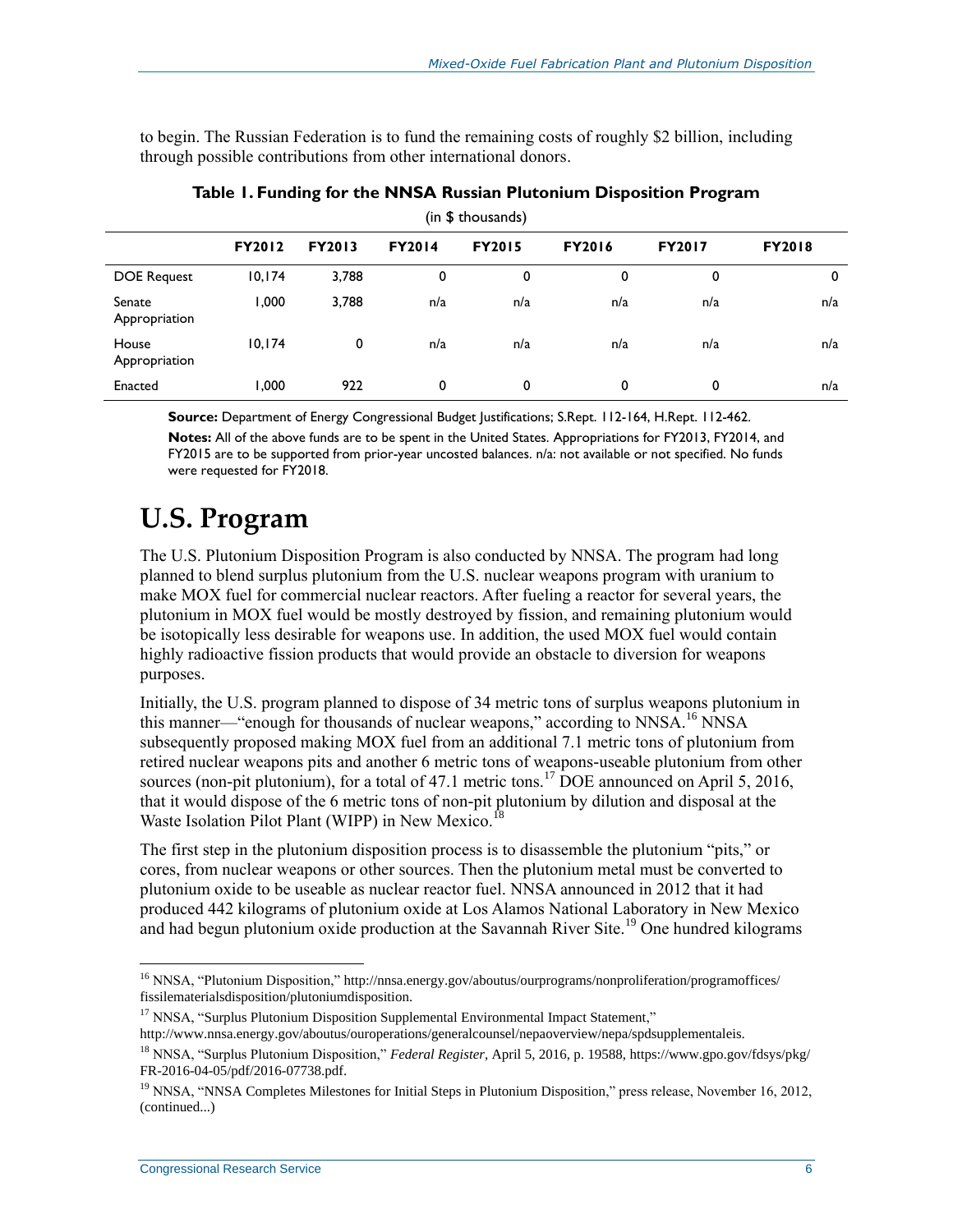was to be converted at Los Alamos and 250 kilograms at Savannah River during FY2016, according to DOE's FY2016 budget justification.

Under the MOX disposition approach, the plutonium oxide produced at Los Alamos and Savannah River would be blended with uranium, placed in fuel rods, and connected into fuel assemblies for standard commercial power reactors (light water reactors). This fuel fabrication process would take place at the Mixed Oxide Fuel Fabrication Facility. After receiving a construction permit from the Nuclear Regulatory Commission (NRC) in 2005, MFFF construction began in August 2007.<sup>20</sup> MFFF is designed to convert up to 3.5 metric tons of plutonium per year into MOX fuel and would operate for about 20 years.<sup>21</sup>

Getting utilities to commit to loading MOX fuel into their reactors has been a major problem for the plutonium disposition program. Although MOX fuel has been routinely used in Europe, it has enough differences from the conventional uranium fuel currently used by U.S. nuclear plants that it would require separate NRC licensing and special handling. The use of MOX fuel would also probably create public controversy. Two utilities that had previously planned to use the MOX fuel, Dominion and Duke, are no longer involved. The Tennessee Valley Authority (TVA) subsequently entered into an agreement with DOE "to evaluate the use of mixed oxide fuel in reactors at TVA's Browns Ferry and Sequoyah Nuclear Plants." However, TVA has not yet committed to using MOX fuel, or indicated which of its reactors would be used.<sup>22</sup> The selection of reactors is important, because MOX fuel assemblies must be fabricated to fit particular reactors. Especially significant are the design differences between fuel assemblies for boiling water reactors, such as Browns Ferry, and pressurized water reactors, such as Sequoyah.

#### **Management and Cost**

NNSA's initial February 2002 report to Congress for the MOX plutonium disposition program estimated construction of MFFF would begin in FY2004 and cost about \$1 billion to design and build. By July 2005, the design and construction cost estimate had risen to \$3.5 billion, according to the DOE Office of Inspector General (OIG). OIG identified numerous management weaknesses that contributed to the rising costs. However, NNSA contended that much of the cost increase resulted from changes in project scope, such as increases in up-front design work, and delays in Russia over liability issues, which caused parallel delays in the U.S. program.<sup>23</sup>

By the time MFFF construction began in 2007, the construction cost estimate had risen to \$4.8 billion. About \$100 million of that cost increase was caused by congressional funding holdups, according to NNSA.<sup>24</sup> For example, the Bush Administration requested \$653.1 million for fissile

<sup>(...</sup>continued)

http://nnsa.energy.gov/mediaroom/pressreleases/oxideprod111612. A somewhat smaller amount of plutonium metal would be used as feed material for the plutonium oxide.

<sup>&</sup>lt;sup>20</sup> NNSA, "NNSA's MOX Fuel Fabrication Facility and U.S. Plutonium Disposition Program," fact sheet, February 14, 2011, http://www.nnsa.energy.gov/mediaroom/factsheets/mox.

<sup>21</sup> Shaw Areva MOX Services, "MOX Fuel Fabrication Facility Construction," http://www.moxproject.com/ construction.

<sup>&</sup>lt;sup>22</sup> NNSA, "Surplus Plutonium Disposition Supplemental Environmental Impact Statement," op. cit.

<sup>23</sup> DOE Office of Inspector General, *Audit Report: Status of the Mixed Oxide Fuel Fabrication Facility*, DOE/IG-0713, December 2005, http://energy.gov/sites/prod/files/igprod/documents/CalendarYear2005/ig-0713.pdf.

<sup>24</sup> Daniel Horner, "Hill-Imposed Delay in MOX Program Costing \$115 Million, DOE Says," *NuclearFuel*, April 23, 2007.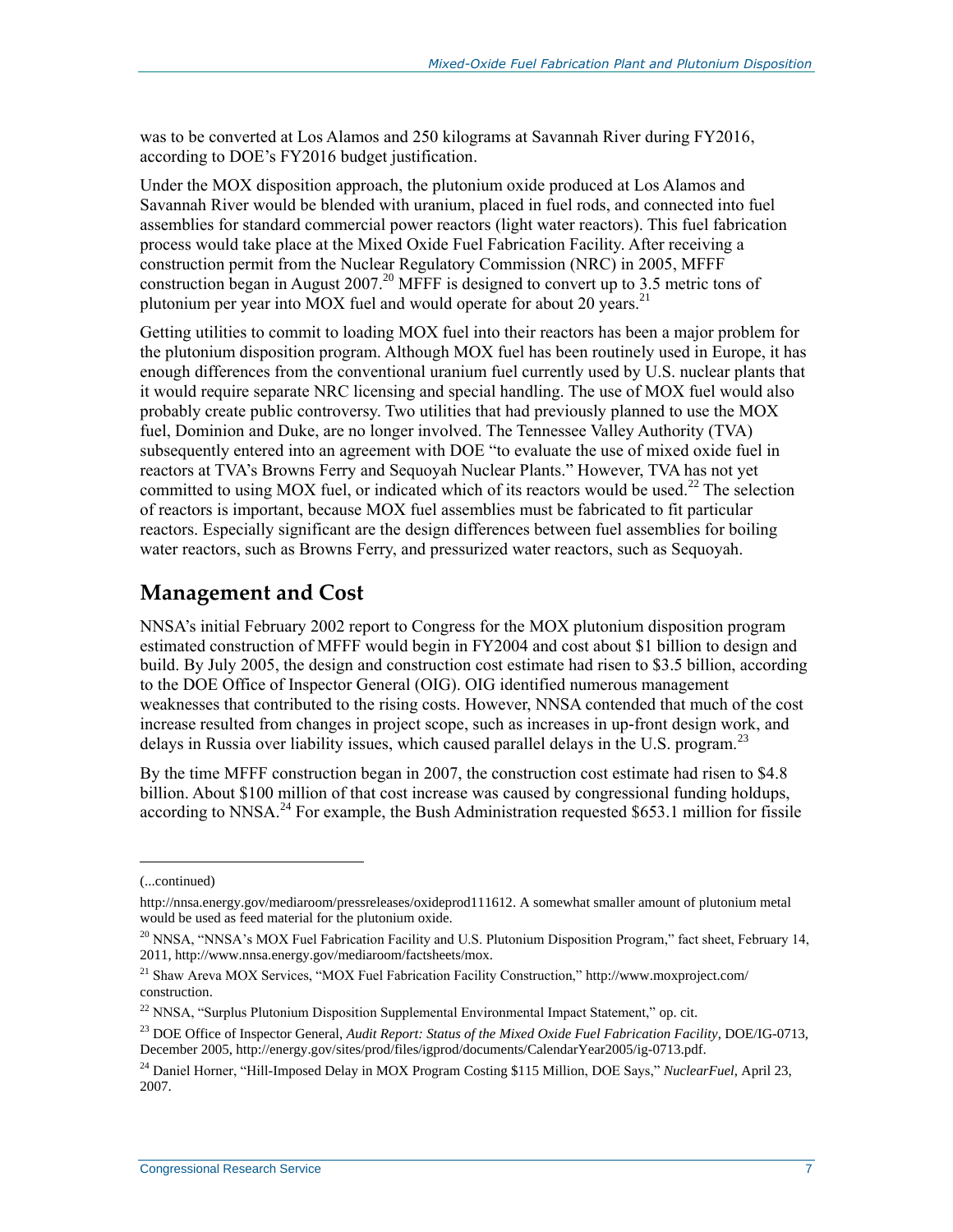materials disposition in FY2006, while Congress appropriated \$473.5 million. But for FY2004, in contrast, Congress approved the full request of \$656.5 million.

Congress required in 2002 that MFFF produce at least 1 metric ton of MOX fuel by the end of 2008 and complete the then-planned program of 34 metric tons of plutonium conversion by January 1, 2019 (P.L. 107-314, Section 3182). Section 3116 of the National Defense Authorization Act for FY2013 (P.L. 112-239) extended the deadline for starting MOX production to January 1, 2014 (50 U.S.C. 2566).

DOE announced a major reevaluation of the plutonium disposition program in its FY2014 budget submission to Congress. According to the budget request, the MFFF contractor then estimated that the project's total construction cost would rise from \$4.8 billion to \$7.78 billion, and that construction would not be completed until November 2019. Moreover, MFFF's operating costs were estimated at \$543 million per year, up from \$100.5 million estimated in 2002.<sup>25</sup> The Government Accountability Office (GAO) in a February 2014 report said NNSA had provided several major reasons for the most recent cost increases, including DOE's approval of a cost and schedule estimate in 2007 when the overall design was only about 58% complete. Other problems included higher-than-anticipated equipment installation costs, difficulties in finding qualified suppliers, high staff turnover, and further changes in project scope.<sup>26</sup> GAO had found in 2010 that MFFF had experienced consistent delays during the previous two years, partly because of the installation of nearly 4,000 tons of substandard reinforcing bars.<sup>27</sup>

Because of the cost increases, the Obama Administration slowed the project in FY2013 and FY2014 to consider "alternative plutonium disposition strategies." A Plutonium Disposition Working Group established by the Secretary of Energy began comparing the MOX option with plutonium destruction in fast neutron reactors and non-reactor disposal options, such as blending and spiking with highly radioactive materials.

DOE's FY2015 budget justification said the total lifecycle cost of the MOX disposition option had risen to \$30 billion—from \$24.2 billion in April 2013.<sup>28</sup> "Due to these increases, the MOX fuel approach is not viable within available resources," according to the DOE justification. "As a result, the MOX project will be placed in cold stand-by while we further study implementation and costs of options to complete the plutonium disposition mission more efficiently."

The Plutonium Disposition Working Group issued its report in April 2014, providing life-cycle cost and schedule estimates for the following options:<sup>29</sup>

- *Irradiation of MOX fuel in light water reactors (current program):* \$31 billion including costs already expended (sunk costs), estimated completion by 2043;
- *Irradiation in fast (advanced) reactors:* \$58 billion including sunk costs, estimated completion by 2075;

<sup>25</sup> DOE, *FY 2007 Congressional Budget*, Vol. 1, p. 558, http://energy.gov/sites/prod/files/FY07Volume1.pdf.

<sup>&</sup>lt;sup>26</sup> GAO, Plutonium Disposition Program: DOE Needs to Analyze the Root Causes of Cost Increases and Develop Better Cost Estimates, GAO-14-231, February 2014, http://www.gao.gov/assets/670/660927.pdf.

<sup>&</sup>lt;sup>27</sup> GAO, "Nuclear Nonproliferation: DOE Needs to Address Uncertainties with and Strengthen Independent Safety Oversight of Its Plutonium Disposition Program," GAO-10-378, March 2010, p. 9, http://www.gao.gov/assets/310/ 302279.pdf.

<sup>28</sup> GAO, 2014, op. cit.

<sup>29</sup> DOE, Plutonium Disposition Working Group, *Analysis of Surplus Weapon-Grade Plutonium Disposition Options*, April 2014, http://nnsa.energy.gov/aboutus/ourprograms/dnn/fmd/plutonium/pudispositionoptions.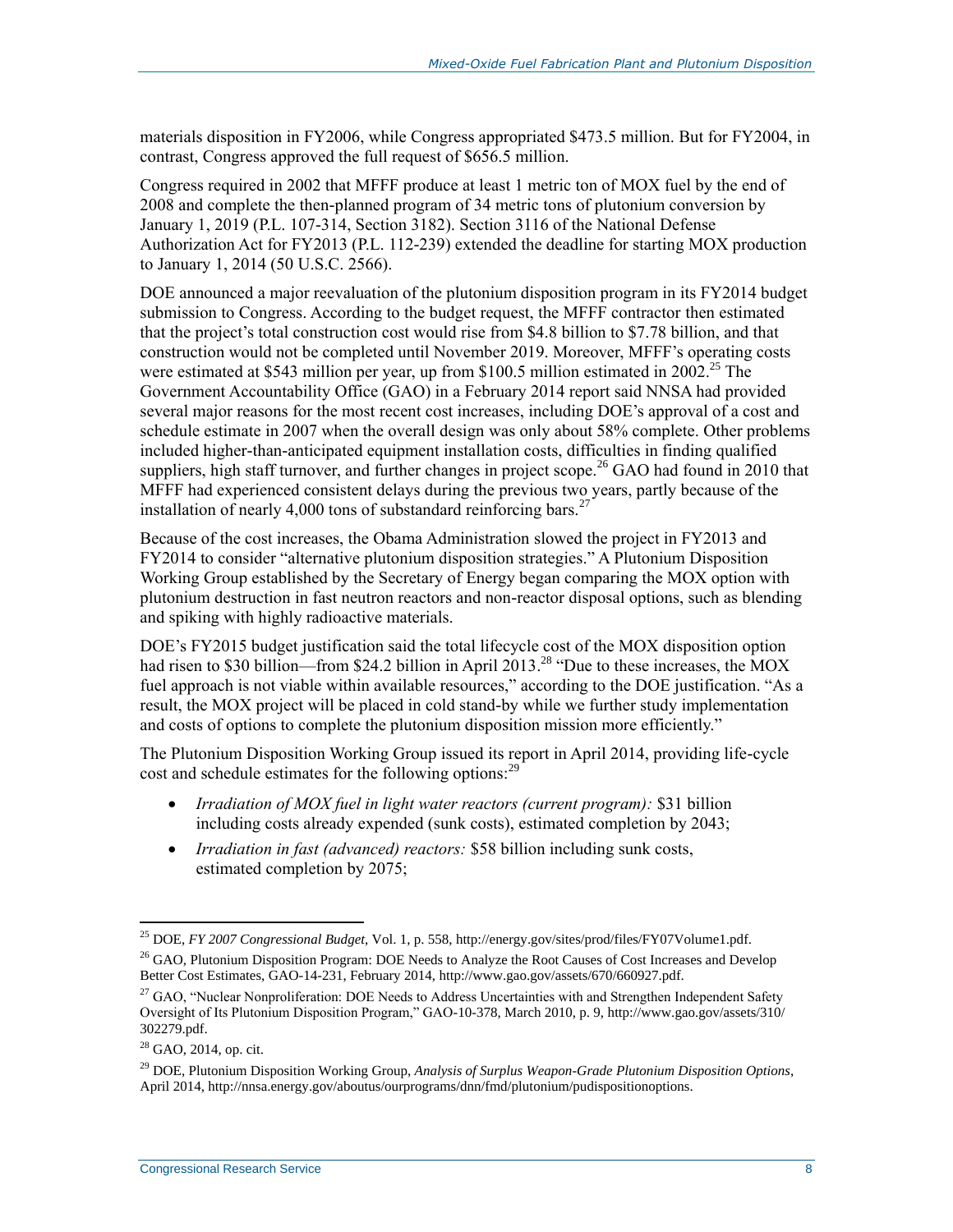- *Immobilization with high level (highly radioactive) waste:* \$36 billion including sunk costs, estimated completion by 2060;
- *Downblending and disposal (potentially in the existing Waste Isolation Pilot Plant repository in New Mexico):* \$16 billion including sunk costs, estimated completion by 2046; and
- *Deep borehole disposal:* costs unknown, estimated completion by 2051.

Under the Administration's FY2015 request, construction funding for MFFF would have been cut from \$402.7 million (including reprogrammed funds) to \$196.0 million as the facility was placed into "cold standby," or indefinite suspension. Contract personnel at the MOX project declined from 2,271 at the beginning of April 2013 to 1,523 by the end of December 2013, according to the budget justification.<sup>30</sup>

However, Congress rejected the Administration's plan to put MFFF in "cold standby." Instead, Congress appropriated \$345 million to continue MFFF construction at a reduced level from FY2014 and required DOE within 120 days to conduct an "independently verified lifecycle cost estimate for the option to complete construction and operate the MOX facility and the option to downblend and dispose of the material in a repository." DOE requested \$345 million for FY2016 to continue MFFF construction at the FY2015 level, pending a decision based on the new study. The MFFF project currently has about 1,700 workers, according to NNSA.<sup>31</sup>

After conducting the required studies, DOE concluded that the dilute and dispose option would be significantly faster and less expensive than the MOX fuel option. As a result, DOE proposed to halt further construction of MFFF in FY2017, requesting reduced funding from \$340.0 million in FY2016 to \$270.0 million. "The Department of Energy will request that the MFFF prime contractor determine activities required to place the facility and project in a safe and secure state, and wind down construction, design, support, and procurement efforts as quickly as possible so that termination can be done efficiently and cost effectively," according to DOE's FY2017 budget justification. About 500 craft personnel and 750 salaried personnel would be released.<sup>32</sup>

DOE also announced plans to conduct pre-conceptual design work during FY2016 and FY2017 for diluting surplus plutonium and disposing of it in a deep geologic repository, such as WIPP. DOE plans to begin developing a "detailed lifecycle baseline" for the dilute and dispose option in FY2017, including storage of surplus plutonium pits at the Pantex Plant in Texas, pit disassembly and oxide conversion at Los Alamos National Laboratory, and oxide conversion at the Savannah River Site.<sup>33</sup>

As discussed above, the Trump Administration's FY2018 budget request also proposed the dilute and dispose option, which was largely endorsed by the FY2018 National Defense Authorization Act. However, full-year FY2018 appropriations have yet to be enacted.

 $\overline{a}$ <sup>30</sup> DOE, *FY 2015 Congressional Budget Request*, op. cit.

<sup>&</sup>lt;sup>31</sup> Pete Hanlon, NNSA Assistant Deputy Administrator for Material Management and Minimization, meeting with CRS analysts, February 20, 2015.

<sup>32</sup> DOE, *FY 2017 Congressional Budget Justification*, vol. 1, February 2016, p. 540, http://www.energy.gov/sites/prod/ files/2016/02/f29/FY2017BudgetVolume1.pdf.

 $33$  Ibid., p. 474.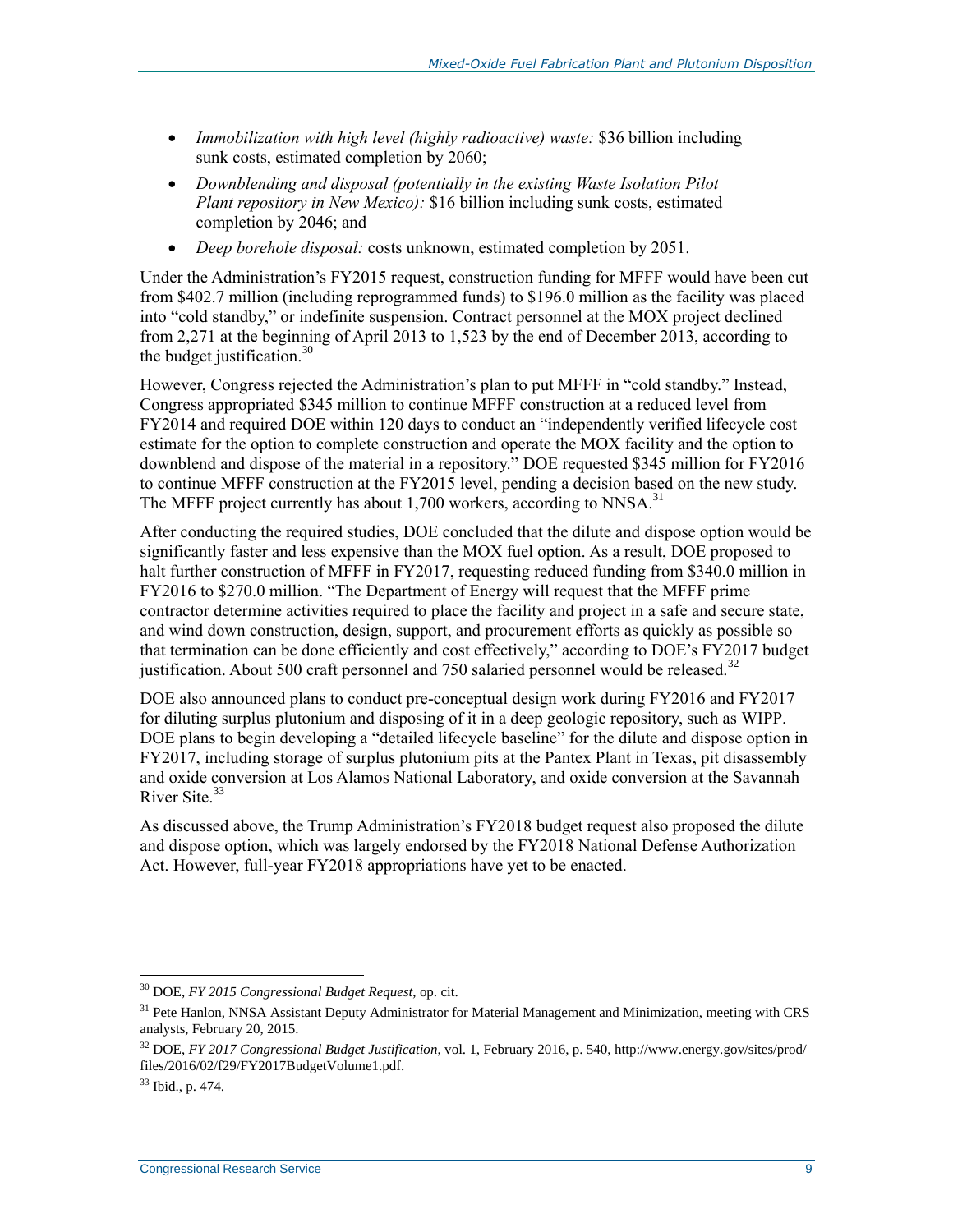# **MOX and Nonproliferation**

The extent to which the plutonium disposition programs help or harm nonproliferation goals has been debated since their inception. Some analysts have criticized the MOX option on the principle of opposing any use of plutonium in power generation. From this point of view, nations that do not possess nuclear weapons could use a plutonium-based fuel cycle for power reactors as a cover for developing nuclear weapons. If weapons states such as Russia and the United States used plutonium for power generation, according to this argument, it would be more difficult to persuade non-weapons states not to do so.

Another issue has been whether the Russian disposition program that will make fuel for fast reactors will result in more or less plutonium in the long run. Fast reactors can "breed" or "burn" plutonium as a net output. The reactor acts as a breeder (producing more plutonium than it destroys) if the core includes sufficient amounts of uranium-238, whose nuclei can absorb a neutron and then decay into the fissile isotope plutonium-239. Without uranium-238, the reactor would consume the original plutonium fuel without producing new plutonium in its place. The potential for breeding new plutonium was a major concern of the United States in negotiations over the PMDA Protocol and resulted in restrictions on producing new plutonium in the fast reactors using this material. The verification agreement negotiations include discussions of how to technically verify this. In the 2010 Protocol, Russia agreed to restrictions on the reactors that are intended to prevent the creation of more plutonium than is destroyed.<sup>34</sup>

An additional criticism of the program from a nonproliferation perspective is that the high cost required to date for the plutonium disposition program in the United States is funded out of the Defense Nuclear Nonproliferation budget. There is concern that money is being taken away from other programs which some consider to have a more direct impact on preventing the proliferation of weapons-usable nuclear materials. Programs cited include the Second Line of Defense border security program or the Global Threat Reduction Initiative.<sup>35</sup> Non-governmental nonproliferation experts have made recent public statements.<sup>36</sup> For example, Joe Cirincione of the Ploughshares Fund has said, "funding for the plutonium fuel facility falls within the nuclear nonproliferation budget. That means that every dollar spent on unnecessary programs like MOX is one dollar less for vital nonproliferation programs that keep nuclear material and technology out of the hands of terrorists."<sup>37</sup> In light of this concern, in June 2012 the House passed an amendment to the FY2013 Energy and Water Appropriations bill proposed by Representative Fortenberry to reprogram money from the U.S. MOX program to the Global Threat Reduction Initiative.<sup>38</sup> The provision ultimately was not enacted, however.

 $\overline{a}$ <sup>34</sup> Governments of the United States and the Russian Federation, 2000 Plutonium Management and Disposition Agreement as Amended by the 2010 Protocol, Article III.3, http://fissilematerials.org/library/PMDA2010.pdf.

<sup>&</sup>lt;sup>35</sup> In FY2016, NNSA divided the Global Threat Reduction Initiative between Material Management and Minimization and Global Material Security.

<sup>&</sup>lt;sup>36</sup> Reif Kingston, "New Obama Budget Slashes Nonproliferation," The Center for Arms Control and Non-Proliferation, March 6, 2014, http://armscontrolcenter.org/issues/nuclearterrorism/articles/ new\_obama\_budget\_slashes\_nonproliferation/.

<sup>37</sup> Joe Cirincione, "The Federal Government's \$10 Billion Plutonium Boondoggle," *The Atlantic*, April 27, 2012, http://www.theatlantic.com/politics/archive/2012/04/the-federal-governments-10-billion-plutonium-boondoggle/ 256470/.

<sup>38</sup> "House Accepts Fortenberry Measure to Strengthen Nuclear Security Efforts," Press Release, Office of Representative Jeff Fortenberry, June 6, 2012, http://fortenberry.house.gov/index.php?option=com\_content&view= article&id=3662:house-accepts-fortenberry-measure-to-strengthen-nuclear-security-efforts&catid=41:press-releases& Itemid=2; "House Bill Shifts Money from MOX Plant to Nuclear Security," *Global Security Newswire*, June 7, 2012.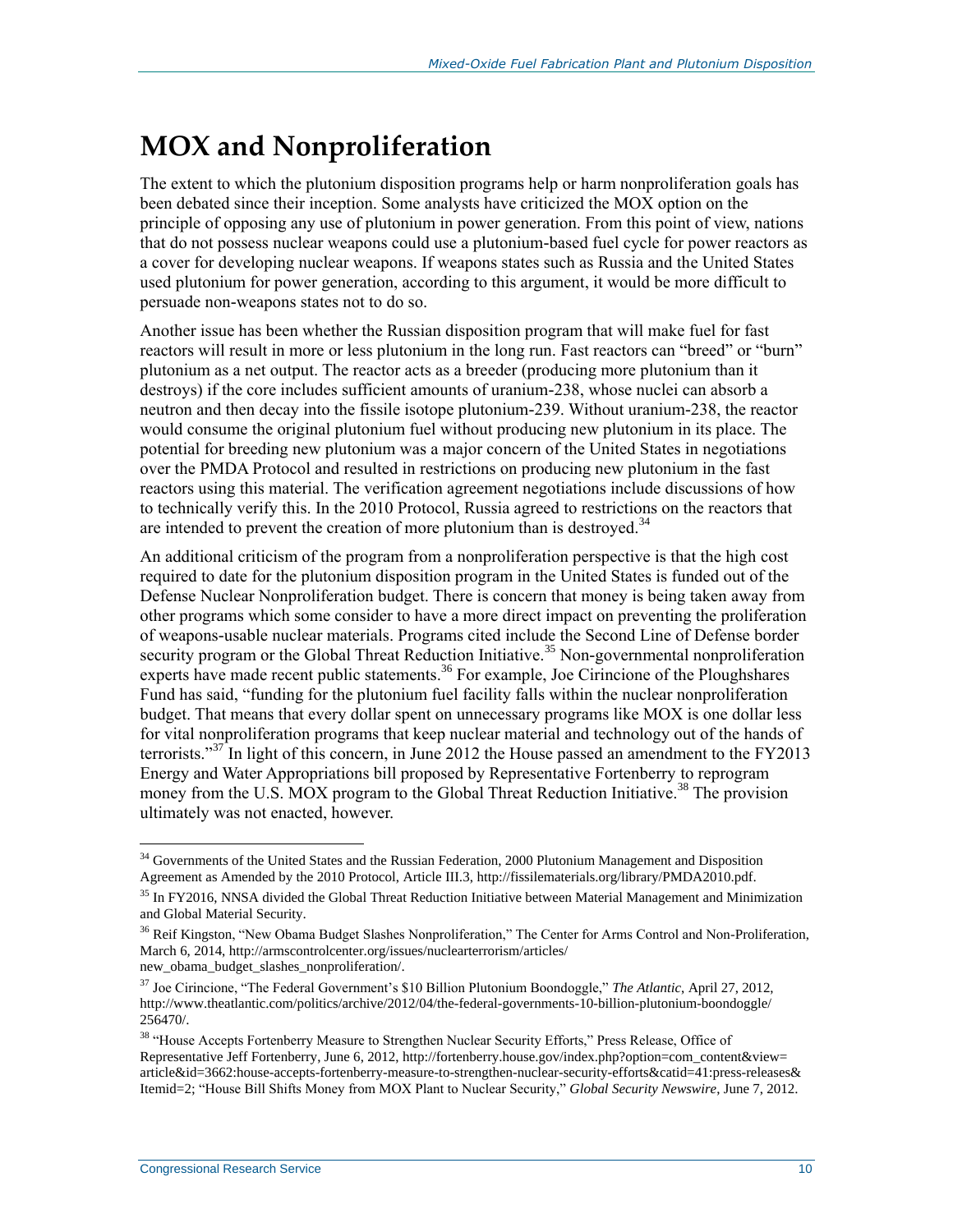Other observers, including within the executive branch, note that the purpose of this program is nonproliferation—rendering weapons-grade plutonium unusable for nuclear weapons on the basis of mutual verification. The American Nuclear Society has come out strongly in favor of the program for nonproliferation reasons.<sup>39</sup>

### **Issues for Congress**

Recent public debate surrounding the U.S. plutonium disposition program has centered on the budget trade-offs of funding the U.S. plutonium disposition program in light of sequestration and other funding limitations. Local concerns have focused on potential economic losses around the MFFF project and the possibility that plutonium brought to Savannah River for use as nuclear fuel will end up being stored there indefinitely. National concerns had been raised that a halt or serious delay to the U.S. program would cause the Russians to reconsider their obligations to dispose of their excess weapons plutonium. It is not yet clear how or whether the Russian decision to suspend its cooperation in early October 2016 may affect U.S. implementation.

Due to the cost and management challenges of the MOX program, alternatives to MOX fuel production to fulfill the U.S.-Russian PMDA have been proposed for many years.<sup>40</sup> Supporters of the MOX option, however, counter that sunk costs in the current program would make pursuing an alternative path more expensive in the long run.<sup>41</sup>

In testimony before Congress, Obama Administration officials reiterated their commitment to the PMDA agreement with Russia.<sup>42</sup> The FY2014 and FY2015 DOE budget justifications stated that "NNSA remains committed to the plutonium disposition mission." However, as noted above, the Obama Administration switched to the dilute-and-dispose option for achieving that mission,<sup>43</sup> and the Trump Administration has adopted the same policy. According to the 2010 Protocol amending the PMDA, the United States would have to obtain written agreement with Russia to implement any alternative to irradiating plutonium in nuclear reactors.<sup>44</sup>

In its report on the National Defense Authorization Act for FY2014 (H.R. 1960, H.Rept. 113- 102), the House Committee on Armed Services expressed concern about MFFF's "continuing escalating costs" but suggested that the Administration's proposed budget cuts "may not actually reduce costs to the taxpayer and will likely delay the disposition of 34 metric tons of weapons grade plutonium." The committee directed NNSA to study potential cost savings, consider adding international partners to the program, and study "the potential for achieving greater economic efficiencies by designating additional supplies of surplus plutonium for disposition through the

<sup>&</sup>lt;sup>39</sup> American Nuclear Society, Position Statement 47, http://www.new.ans.org/pi/ps/docs/ps47.pdf.

<sup>40</sup> Frank von Hippel, Rodney Ewing, Richard Garwin, Alison MacFarlane, "Time to Bury Plutonium," *Nature,* May 10, 2012. For DOE's analyzed MOX alternatives, see *Draft Surplus Plutonium Disposition Supplemental Environmental Impact Statement*, summary, DOE/EIS-0283-S2, July 2012, http://nnsa.energy.gov/sites/default/files/nnsa/07-12 inlinefiles/Summary.pdf.

<sup>41</sup> http://us.arevablog.com/2013/02/19/answers-to-questions-about-funding-mox-project-budget/.

<sup>&</sup>lt;sup>42</sup> House Appropriations Subcommittee on Energy and Water Development Hearing on the Proposed Fiscal 2014 Appropriations for the Energy Department's Nuclear Nonproliferation and Naval Reactor Programs and the National Nuclear Security Administration, February 26, 2013.

<sup>43</sup> DOE, *FY 2014 Congressional Budget Request*, Vol. 1, April 2013, p. DN-119, http://energy.gov/sites/prod/files/ 2013/04/f0/Volume1.pdf.

<sup>44</sup> 2000 Plutonium Management and Disposition Agreement as amended by the 2010 Protocol, Article III, http://fissilematerials.org/library/PMDA2010.pdf.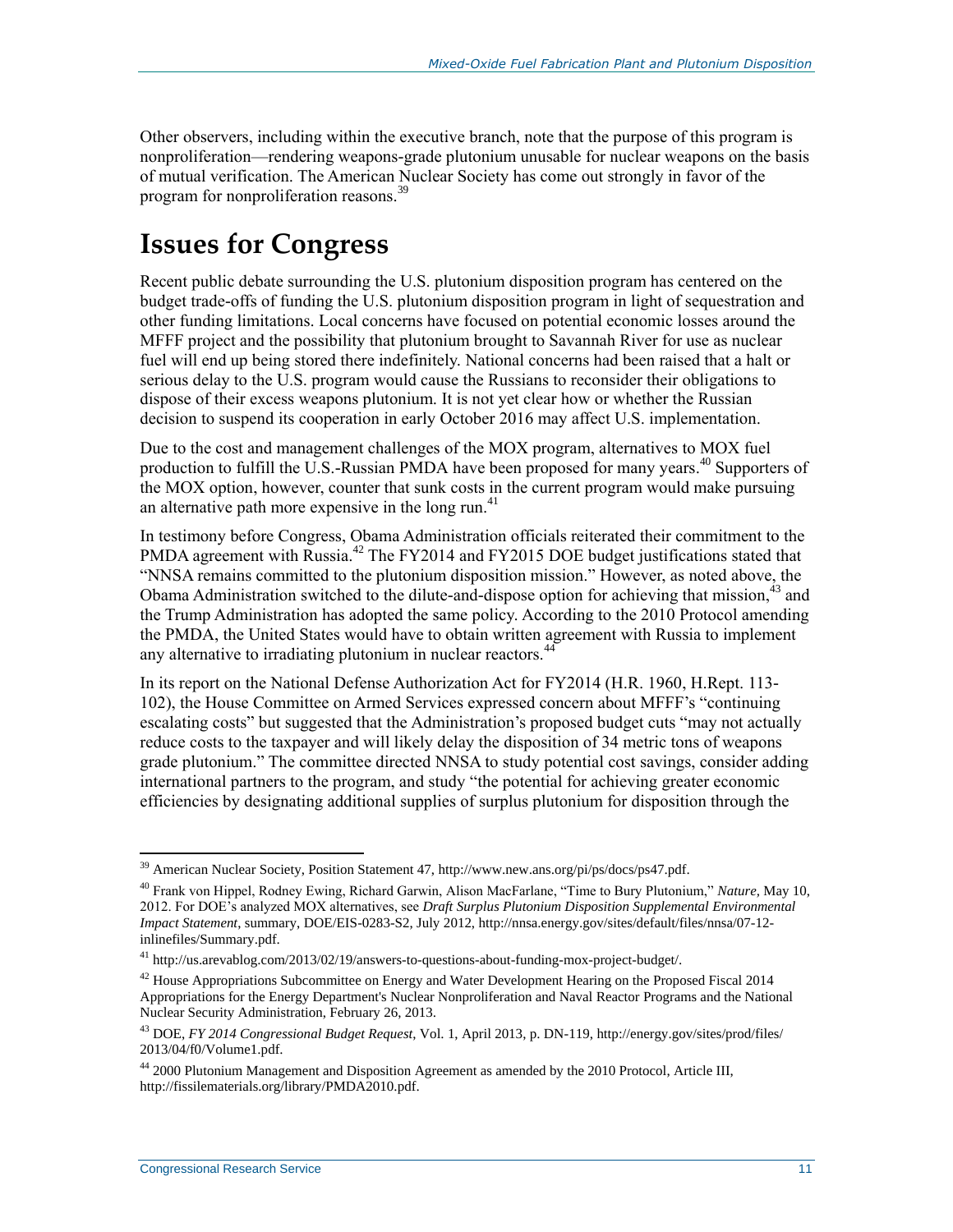MOX facility." However, the bill as approved by the committee retained the Administration's proposed construction funding cut.

The Senate Armed Services Committee approved its version of the FY2014 defense authorization measure (S. 1034) on June 14, 2013. The committee voted to boost authorized funding for surplus nuclear materials disposition by \$80 million over the Administration request.<sup>45</sup> Congress appropriated \$526.1 million for Fissile Materials Disposition for FY2014, a cut of \$136.7 million from the FY2013 level. However, the FY2014 appropriation was bolstered by a \$59.2 million reprogramming from the International Material Protection and Cooperation account, according to DOE's FY2015 justification.

The State of South Carolina filed a lawsuit on March 18, 2014, to block DOE from placing MFFF in cold standby and to require that construction continue in FY2014. The suit maintained that the Bob Stump National Defense Authorization Act for Fiscal Year 2003 (P.L. 107-314) "was enacted to codify the commitments of the United States and DOE to the State of South Carolina that while plutonium may be placed in South Carolina, such placement was not final disposition for longterm storage of plutonium in the State, but rather a temporary storage to implement the disposition method of MOX processing in the MOX Facility."<sup>46</sup>

Some South Carolina lawmakers and officials have also stressed that South Carolina agreed to accept surplus plutonium from other weapons complex facilities with the understanding that it would be removed under a definite schedule. Plutonium that is made into MOX fuel, they point out, would be shipped off-site to commercial nuclear power plants, while alternatives such as immobilization in glass would provide no clear path for removal, given the current lack of a federal high-level waste central storage facility or underground repository.<sup>47</sup> Similar schedule uncertainty could be associated with the disposal of diluted plutonium at WIPP, because of legal and regulatory requirements and opposition from environmental groups.<sup>48</sup>

Section 3181 of the Bob Stump Defense Authorization (50 U.S.C. 2566) would penalize DOE if it misses various MOX fuel fabrication deadlines. As amended by Section 3116 of the National Defense Authorization Act for 2013 (P.L. 112-239), which delayed the previous deadlines by two years, the act requires that at least one ton of MOX fuel be produced each year, starting in 2014, or plutonium transfers into the state must be halted. If plutonium brought into the state since 2002 is not processed into MOX fuel by 2022, DOE must pay the state up to \$100 million per year until it is removed.

DOE said in its FY2015 budget justification that it would not meet the 2014 MOX production deadline in P.L. 112-239. In light of the act's requirements, DOE said that it had "suspended any further transfers of defense plutonium and defense plutonium materials to be processed at the MOX facility in the State of South Carolina." DOE also said that it "will submit a report to Congress on options for removing an amount of defense plutonium or defense plutonium

<sup>&</sup>lt;sup>45</sup> Senate Committee on Armed Services, "Senate Committee on Armed Services Completes Markup of the National Defense Authorization Act for Fiscal Year 2014," June 14, 2013, http://www.armed-services.senate.gov/press/releases/ upload/SASC\_NDAA\_061413.pdf.

<sup>46</sup> *State of South Carolina v. United States Department of Energy*, United States District Court, District of South Carolina, Aiken Division, March 18, 2014, http://2hsvz0l74ah31vgcm16peuy12tz.wpengine.netdna-cdn.com/wpcontent/uploads/2014/03/MOX-complain-3.18.2014-00269474xD2C78.pdf.

<sup>47</sup> Rob Pavey, "Sen. Lindsey Graham Says Reducing MOX Costs Could Save the Project," *Augusta Chronicle*, April 25, 2013, http://chronicle.augusta.com/news/government/2013-04-25/sen-lindsey-graham-says-reducing-mox-costscould-save-project.

<sup>&</sup>lt;sup>48</sup> Nuclear Watch New Mexico, "Stand Against the Rush to Reopen and Unsafe WIPP," March 23, 2016, http://nukewatch.org/importantdocs/resources/Stand\_Against\_Rush\_To\_Re-Open\_Unsafe\_WIPP.pdf.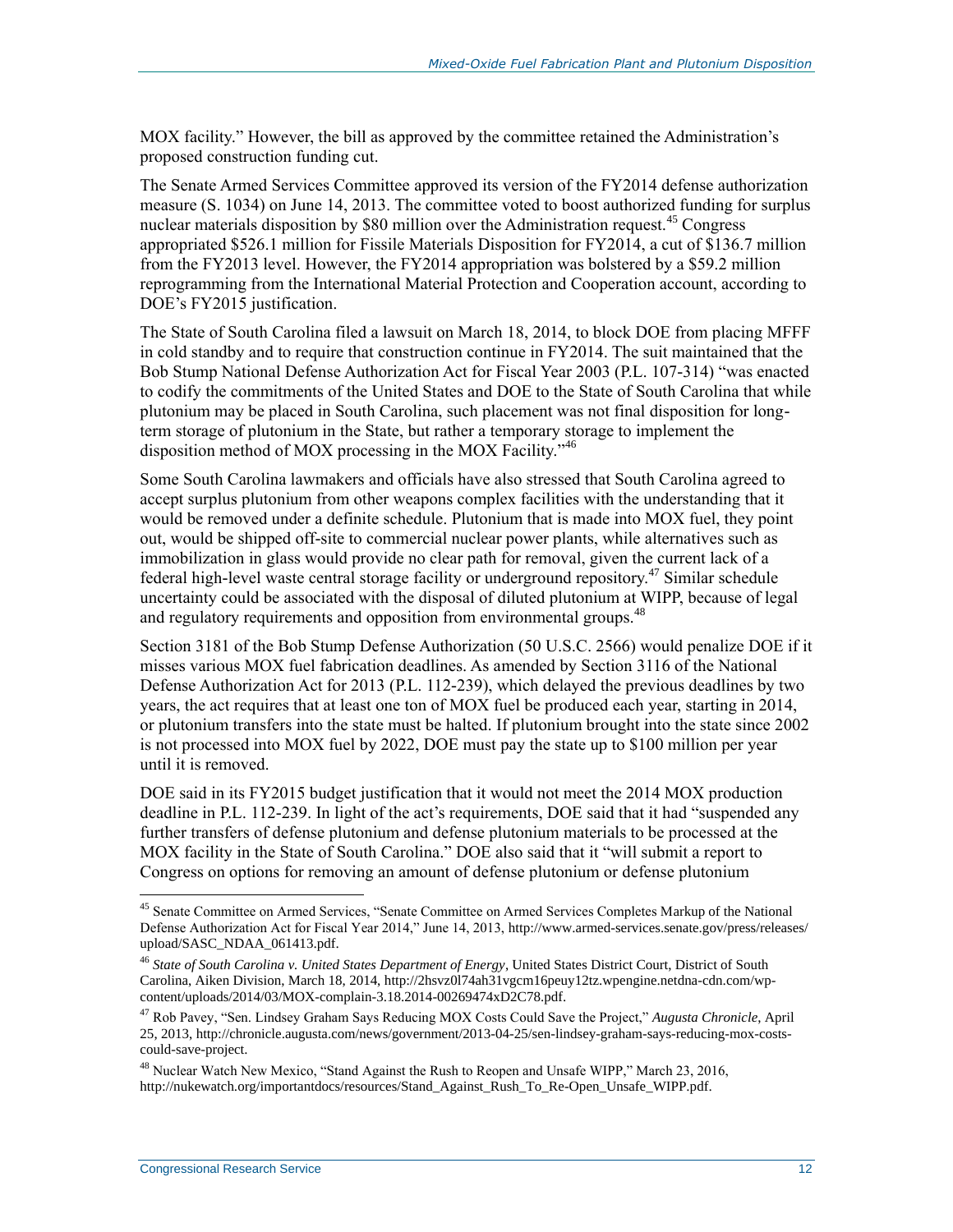materials from the State of South Carolina equal to the amount of defense plutonium or defense plutonium materials transferred to the State of South Carolina after April 15, 2002.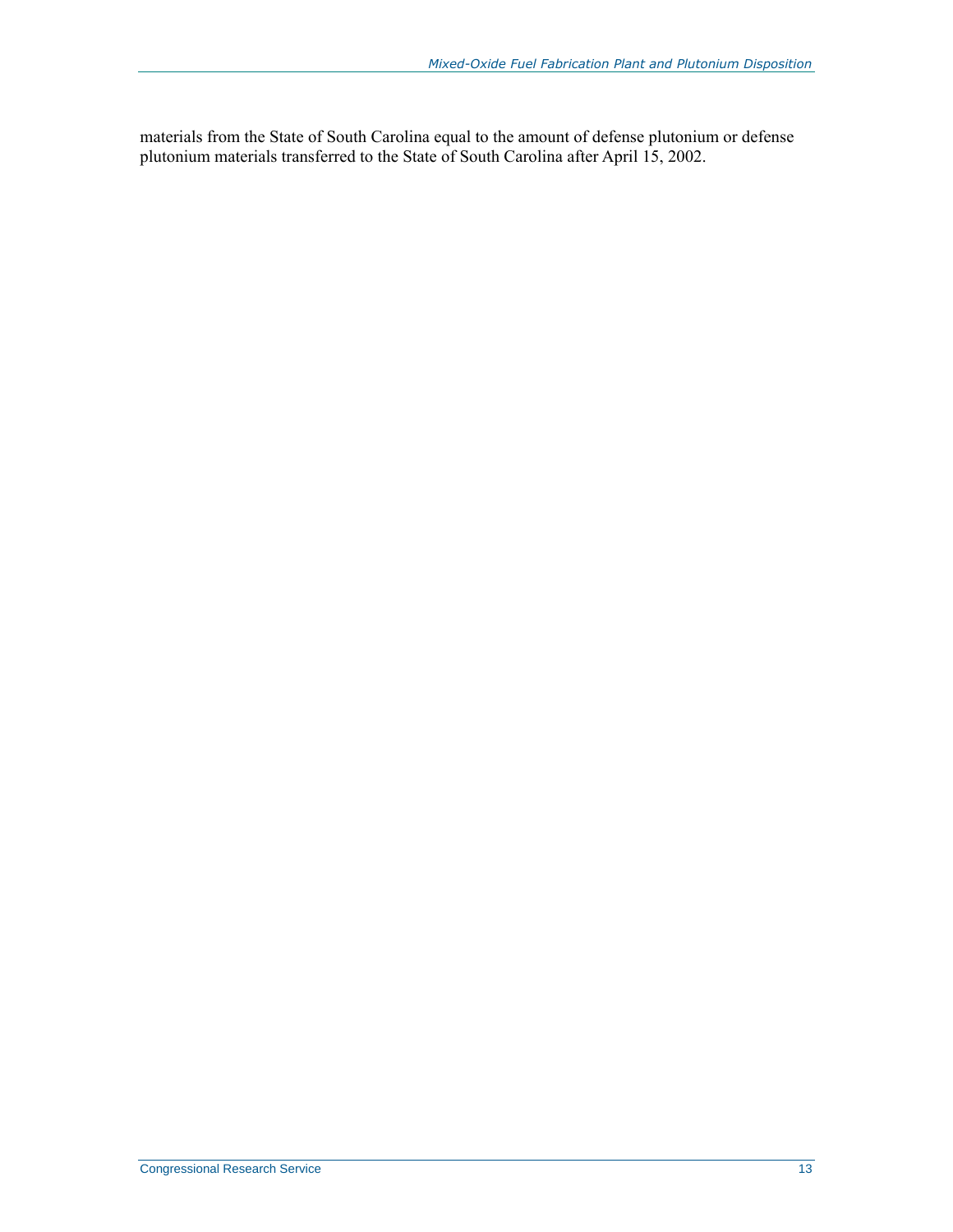| (in \$ thousands)                                             |             |             |             |             |             |         |             |                               |                                     |         |         |                 |
|---------------------------------------------------------------|-------------|-------------|-------------|-------------|-------------|---------|-------------|-------------------------------|-------------------------------------|---------|---------|-----------------|
|                                                               | <b>FY07</b> | <b>FY08</b> | <b>FY09</b> | <b>FY10</b> | <b>FYII</b> | FY12    | <b>FY13</b> | <b>FY14</b><br><b>Enacted</b> | FY14<br>Repro-<br>gram <sup>a</sup> | FY15    | FY16    | FY17<br>request |
| <b>Fissile Materials</b><br><b>Disposition</b>                | 470,062     | 66,235      | 41,774      | 701,900     | 802,198     | 685,386 | 663,754     | 526,057                       | 585,300                             | 430,000 | 426,584 | 413,833         |
| <b>U.S. Surplus</b><br><b>Materials</b><br><b>Disposition</b> | 470,062     | 66,235      | 40,774      | 700,900     | 802,173     | 684,386 | 662,832     | 526,057                       | 585,300                             | 311,125 | 86,584  | 143,833         |
| U.S. Pu<br>Disposition                                        | 57,415      | 0           | 0           | 91,659      | 200,400     | 205,632 | 189,480     | 157,557                       | 157,557                             | 60,000  | 54,504  | 107,833         |
| U.S. Uranium<br>Disposition                                   | 86,898      | 66,235      | 39,274      | 34,691      | 25,985      | 26,000  | 23,958      | 25,000                        | 25,000                              | 25,000  | 31,080  | 35,000          |
| Supporting<br><b>Activities</b>                               | 14,960      | 0           | 1,500       | 312         | 0           | 0       | $\mathbf 0$ | 0                             | 0                                   | 0       | 1,000   | 1,000           |
| Construct.                                                    | 310,789     | 0           | 0           | 574,238     | 575,788     | 452,754 | 449,394     | 343,500                       | 402,743                             | 345.000 |         |                 |
| MOX Fuel Fab                                                  | 262,500     | 0           | 0           | 504,238     | 501.788     | 435,172 | 400,990     | 343,500                       | 402,743                             | 345,000 | 340,000 | 270,000         |
| Pit Dis.                                                      | 32,789      | 0           | 0           | 0           | 17.000      | 0       | 0           | 0                             | 0                                   | 0       | 0       | 0               |
| Waste Solid.                                                  | 15,500      | 0           | 0           | 70,000      | 57.000      | 17,582  | 48,404      | 0                             | 0                                   | 0       | 0       | 0               |
| <b>Russian</b><br><b>Materials</b><br><b>Disposition</b>      | 0           | 0           | 000,        | 1,000       | 25          | 1,000   | 922         | 0                             | 0                                   | 0       | 0       | 0               |

| Table 2. Defense Nuclear Nonproliferation Appropriations FY2007-FY2016 and FY2017 Request |  |  |
|-------------------------------------------------------------------------------------------|--|--|
|                                                                                           |  |  |

**Source:** CRS-compiled information from DOE annual budget requests to Congress, H.Rept. 112-118, and S.Rept. 112-75.

<span id="page-16-0"></span>a. Reflects a reprogramming of \$59,242,760 from FY2013 International Material Protection and Cooperation funding to Fissile Material Disposition in FY2014.